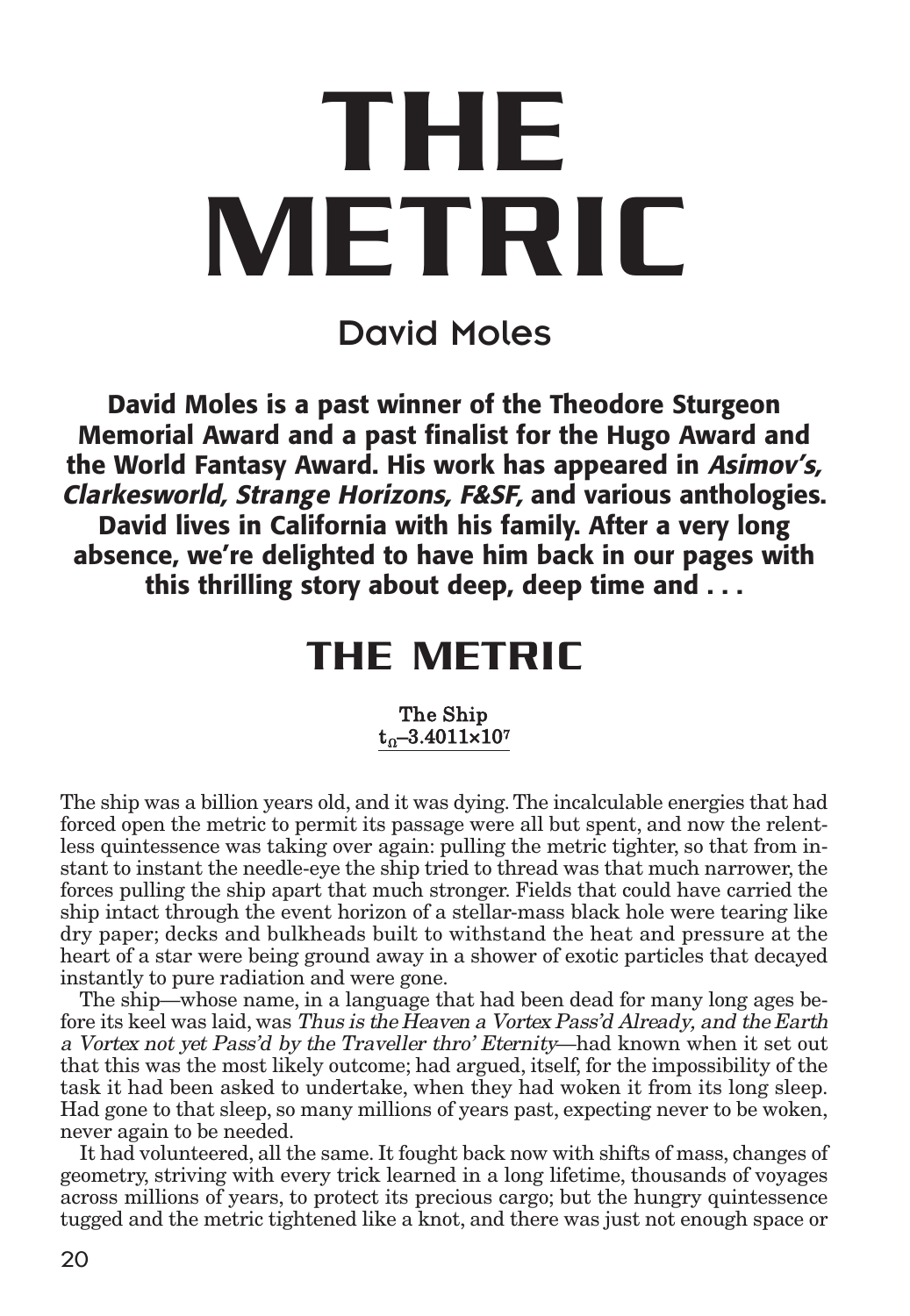time left for the ship to exist in, any more. And now that its prediction was coming true, the ship felt—not bitter, certainly, but cheated; not by the ones who had sent it out, but by the quintessence itself, by the laws of physics, by the long life and the imminent, untimely death of the Universe.

The ship had hoped so much to see Earth one more time, before the end.

\* \* \*

The city was called Septentrion, and in its current incarnation it was more than seventy thousand years old. It was said there were other cities yet remaining on the Earth, but it was long since word of any of them had been much more than rumor, and Septentrion was the oldest and the largest.Three-fourths of the remaining population of the Earth made their homes here within Septentrion's walls, where the mirrors and the latent heat of the world's core still kept land and sea free of the ice ten months of the year: thirty million of the living, tens of millions of motiles, millions of sessile ghosts inextricable from the fabric of the city, uncountable billions of computationals and functionals, and this was not a tenth of what the city had held at its peak.

It was said that Septentrion was so old that when its first stones were laid, there were still stars in the sky.This was untrue and would have been untrue, had the city been a hundred times older; but it was certainly more ancient than any of the living could comprehend, and its origins, like those of the sun and the sky, the lake and the sea and the Earth, belonged to that deep time in which every ancient thing seems more or less contemporary with every other, and the age of all of them is the same, which is: unimaginable.

Piper and Petal Anchialine were born in Old South Port (which had not been a port in living generations, and which was more west now than south), in a house overlooking the 110° Canal. The twins were born a hundred days apart, Piper near the end of Frimaire and Petal at the beginning of Germinal, Piper into the Cricket sodality and Petal into the Primrose; and they were born among the living—which is to say they were biological creatures, their bodies symbioses of cells animal and fungal and bacterial, distinctions less important now than in earlier times.

Not all the living were born in the traditional manner, but the Anchialine twins were, and the forms they grew into, like those of their parents Swan and Cutter and Hare, would have seemed only a little strange to a living human of primordial days. They both had Cutter's compact bones, and Swan's straight hair (though Petal tended to wear it short these days, while Piper's was shoulder-length like Swan's), and if Petal had a bit more of Swan's quiet thoughtfulness and Piper a bit more of Cutter's fierce temper, they were in most respects as alike and close as twins could get; and (to Cutter's occasional chagrin, and Swan's secret delight) they had both inherited a full share of Hare's restless energy.

Piper was fifteen and Petal was fourteen, the day the ship came.

Thus is the Heaven <sup>a</sup> Vortex Pass'd Already announced itself in the early hours of the third watch, a flare of violet-white at the very edge of the empty sky, a sun-bright pinpoint that made the night into a brief, unnatural day, and buried itself in the mountains east of the city with a thunderclap that shattered windows in the outward precincts and sent brackish waves flowing backward up the canals.

The twins were awake, as it happened, though they were not supposed to be: both of them on the floor of their room in their nightclothes, playing a prehistoric countand-capture game with haptic projected pieces. Petal was bored and starting to make up new rules, to Piper's increasing irritation, and at any moment one of their parents was going to come in and put a stop to the argument and the game both, when the light interrupted them.

Piper, reaching for a piece, thought at first something was wrong with the board, the pieces no longer substantial but ghostly, the board itself gone translucent, so that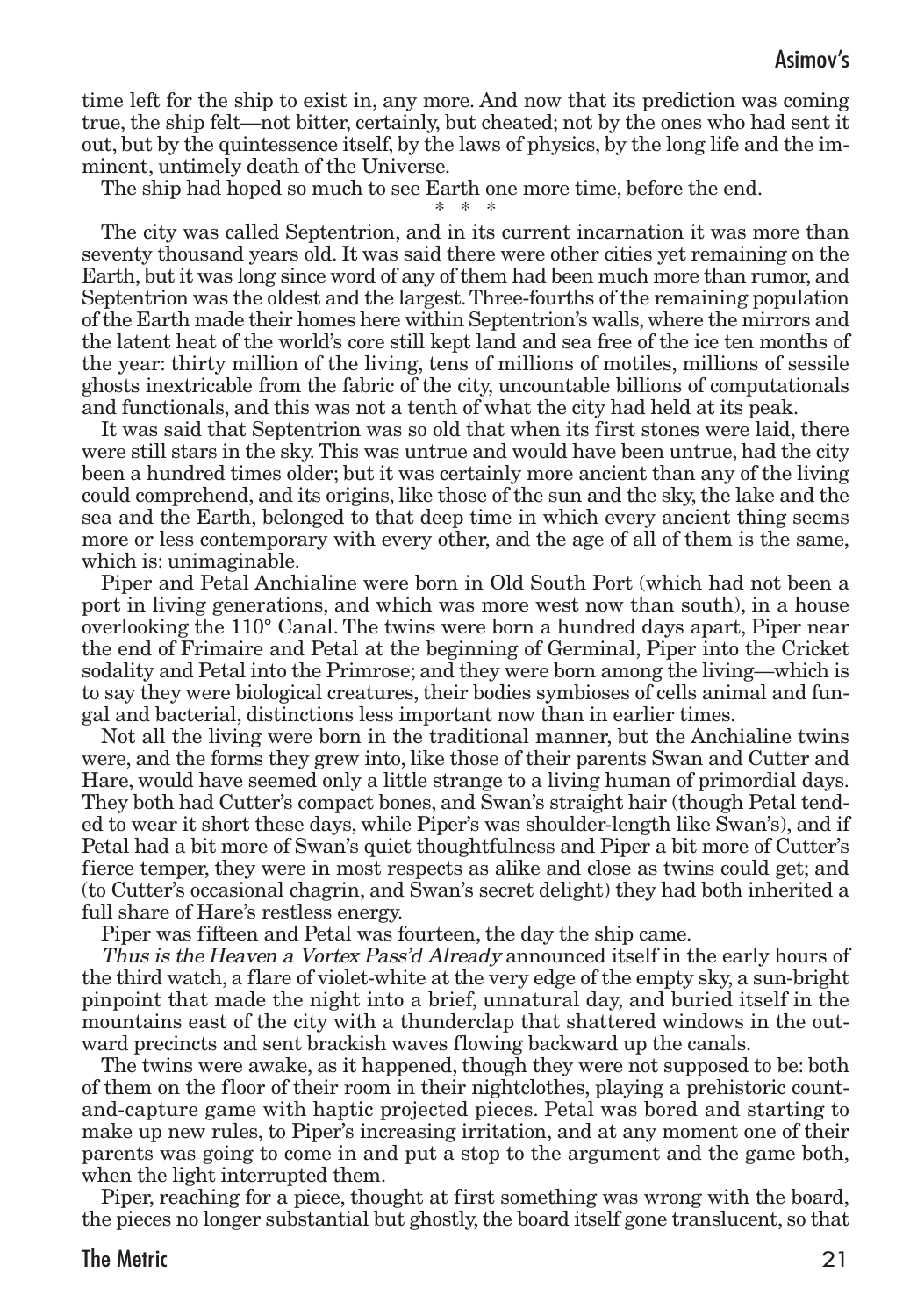the pattern of the floor showed clearly through; and then the floor brightened, and the walls, brighter and brighter, until the twins had to cover their eyes; all of this in total silence. And then the light was gone, more quickly than it had appeared, leaving them blinking at yellowish afterimages in the dark.

"What was that?" Piper said.

"I don't know," said Petal.

"I wasn't asking you," Piper said."Halocline. What was that?"

Halocline, the ancient ghost of Anchialine House, did not immediately answer, and that itself was more frightening than the light.The ghost was far older than the Anchialine phyle, dating to the times when the house had been just one cell of a manufactory that ran the length of the canal, and if it was occasionally cantankerous, occasionally exasperated (particularly by the twins), by and large it treated the generations of Anchialines that filled the house as wayward but beloved grandchildren; and it could think and learn much faster than any living human.

"I don't know," the ghost said eventually. And then, sharply:"Get down."

The twins, who were already as down as it seemed possible to get, looked at each other in the dark, eyes wide.

And then the shockwave hit: thunder, like a summer storm over the lake, but it went on and on, louder and louder until the twins covered their ears and buried their faces in their arms, and the whole house moved in a sudden convulsive jump that caused the floor to fly up and hit Piper in the nose.

The noise died away, and other noises began: shouts from inside the house and outside, alarms of various kinds, the sirens of City Response vehicles and the amplified voices of aerial sentinel motiles.

"All right, we're all right," Halocline said.

"Speak for yourself," said Piper in a muffled voice.

"Piper's nose is bleeding," Petal said.

"Wipe it," Halocline said, without much sympathy.

"What was that?" said Piper, sniffling.

"Something new," said Petal.

\* \* \*

#### 2. The Stranger  $t_{0}$ –3.3998×107

The ship was new, the first new thing in Septentrion in a long time. That it was a ship at all was something City Authority had to work out by the old process of eliminating the impossible to make room for the improbable, and then on discovering there were no improbables left, backtracking to allow for the chance that City Authority might be wrong in its ideas of what was possible and what was not.

To most of Septentrion the metric was not even history but legend, and not the most popular or interesting legend; the long aeons of Earth's isolation and the heaped millennia of city history piled fact upon fact and myth upon myth, so that even in children's tales of adventure the city looked mostly to more recent times, and still thought them ancient.

Nor in all Septentrion's hundreds of centuries had any in the city—any in their right minds, and in possession of all the facts—imagined they might see a ship again cross the gulfs that separated Earth from the invisible stars. The quintessence, the primordial dark energy—weaker in the early aeons than gravity, but by the birth of humanity's sun beginning already to overcome it—was too strong, the metric long since too constricted, and most of those few in the city who remembered when the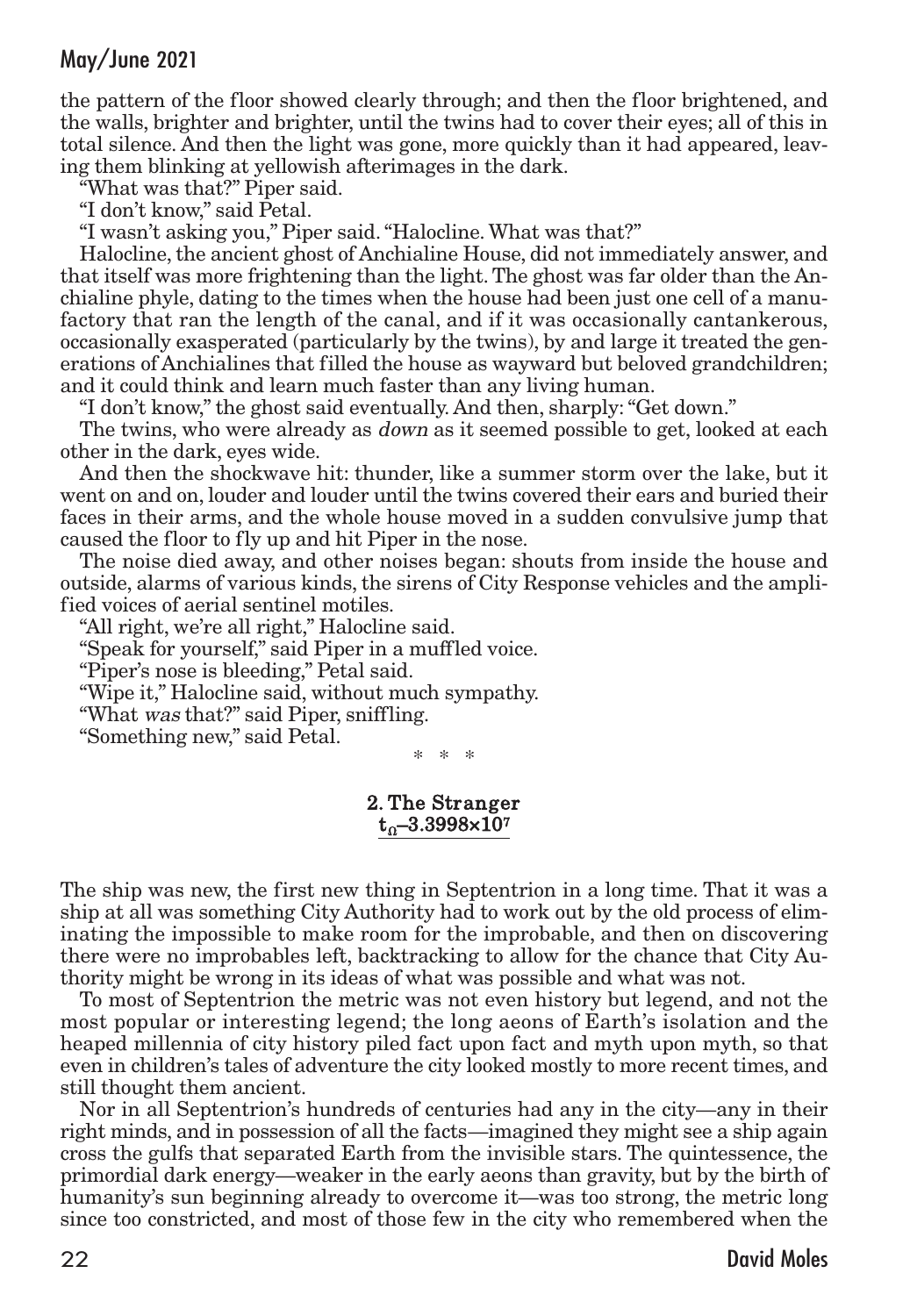metric's vertices had permitted passage—a handful of the most ancient and most baroquely elaborated computationals, older than the city, inheritors of labyrinthine memory-complexes older still—would have guessed those passages closed long ago, the suns and worlds they connected sundered forever.

But evidence was evidence, and City Authority respected abductive inference over enumerative induction. A flock of aerial motiles, dared into venturing beyond the walls to overfly the new valley gouged into the foothills, reported *something* there, at any rate; and one of them volunteered the additional opinion that whatever it was, it was most likely either dead or in severe distress.

City Authority's duty was clear. It thought over its options, made a decision, and came to Hare.

There were not many in Septentrion in those autumn days who made a habit of leaving the walls of the city; and of those who did, there was not one among the living that had traveled half as far as Hare Anchialine. Hare, alone among Septentrion's living citizens, had been born under another name three thousand leagues away in Meridion, Septentrion's antipodal twin. At seventeen, Hare, with five companions, had left it and headed north.

Now Hare did the Anchialine accounts, and rode the Anchialine float in the annual Canal Parade, and played the ophicleide in the Old South Port clique's festival band, and in general played the part of a model citizen. But in the summer, Hare would lead expeditions of the restless or curious across the lake or into the mountains. And it was to those players at adventure that City Authority came now.

Piper and Petal, Hare and Cutter and Swan; half a dozen of Hare's students; and with them a living official from City Response named Tanner Campestral, and a motile from the Archive named Gauge Malpais. They were up before dawn of the second day after the ship's arrival, in that time when the city took care of all the tens of thousands of little things that needed taking care of, between one day and the next. Barges moved on the canals, cleaners and their attendant recyclers trotted industriously along the pavements, poking into doorways and under hedges; long trains of empty cars gathered at the trackline stations to wait for the morning's work. Of the excitement of two nights ago there was no obvious sign, unless it was that the dust from the mountains made the night mist that reflected the city's light fall a little heavier, that the first breeze from the east brought with it a hint of pine-smoke.

A City Maintenance train took them to the eastern gate, and through it, on a disused section of track reactivated for the purpose.A crawler, likewise from City Maintenance, took them through the abandoned exurbs and up into the hills. It was a route Piper and Petal had taken before but always on foot, when they would walk a day or more beside some disused exurban road, camping in the overgrown foundations of some long-gone structure, and then more days along game trails and old tracklines, up out of the empty plain. Now they rode, half asleep—they'd been up early, packing in the dark, Petal complaining of the hour and the cold until Hare offered the option of staying behind—watching the late-winter landscape roll by, dreamlike.

The crawler carried them up, the switchback paths they had taken on other occasions winding back and forth across hillsides just beginning to green, with some snow lingering on the northern slopes; over a ridge then, and down, into the basin that had not been there when last they climbed this way. It was a place of downed trees, needles and branches stripped, their trunks aligned with almost deliberate precision toward the center of the valley, where a little river ran over and through an obstacle course of rubble and tumbled logs, all of it lightly dusted with morning snow. It was always colder here, outside the focus of Septentrion's mirrors.

"There's nothing left," said Piper.

"We need to be sure," said Swan, and Cutter and Hare nodded. Swan was by five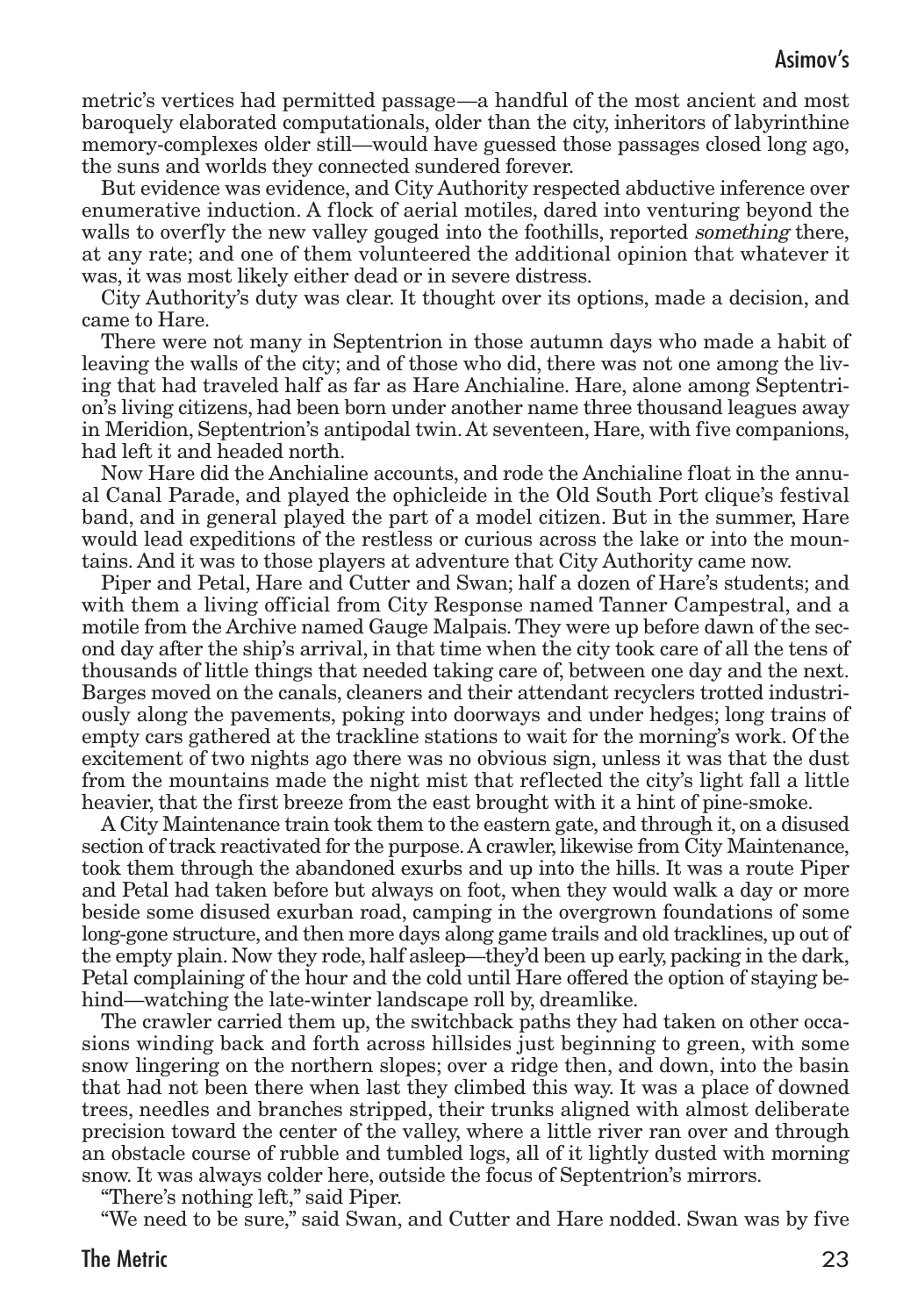years the oldest of the three, thin and wiry, barely taller than Piper and Petal, with a quick wit and usually a quicker smile, but serious now, as they all were. Cutter was a year younger than Hare and a little shorter, solid as the city and as generous. It was Cutter who at sixteen had convinced Anchialine House to open itself to Hare the starving traveler, and Swan who had made the case for Hare's citizenship to City Authority; and though they said nothing of this aloud, the three looked at each other and knew it was on all of their minds, as they looked to see what new stranded voyagers might have come to ask the city for aid.

The crawler came to a stop then, and Hare put the armor on.

The armor was what had kept Hare alive, on that journey around the world. It was millennia old, an heirloom of Hare's Meridionese phyle (tagma was the word Hare used), the product of crafts forgotten in peaceful Septentrion, or never learned. Its ghost was equally old, and clever.With the armor, Hare was stronger than any three of the living, and proof against fire and ice and thin air and deep water, and against thirst and starvation and exhaustion and despair.

The armor was a marvel, and on that long journey it had barely been enough. Of the six, all similarly equipped, who set out from Meridion, only Hare had reached their destination.

Of the ship itself, even seen through the armor's eyes, there was hardly anything left: a few splinters of feather-light metallic microlattice, none longer than a finger, arranged like the fallen trees in that same radial pattern, and some anomalous smudges of fullerene carbon.

"Is it safe?" Piper called from the door of the crawler, thinking of bugbears out of old stories: nanites, poisons, radiation, malign enchantments.

"Safe enough," Hare called back.

"Come on, Piper," said Petal, climbing out."I'll race you."

With the challenge all of Piper's misgivings vanished, and in a moment both the twins were gone, down the slope and over the rough timber fast and sure as monkeys. The rest of the party followed after them, a little more carefully, with Hare at the rear most careful of all, mindful of the armor's extra weight and watchful for anything its eyes might have missed.

"There!"

Piper spotted it first: something small and bright, a red-orange speck against the burnt black earth.The twins chased each other down into the crater before Hare and the others could stop them, laughing and shoving each other as they ran.

"Me first!"

"I saw it first."

They reached it at the same time: a sphere that might have been rough stone or painted metal, etched with fine yellow whorls, barely larger than a closed fist. It sat atop a cone of fine dirt like a knee-high anthill—as if it had been buried in the crash, and burrowed its way out.

"Wait—" Piper said, suddenly cautious again; but too late. Petal had picked it up. And there was someone there. Standing next to them.

Petal dropped the sphere in surprise—it rolled a little way down the anthill—and the stranger was gone.

"Where—" Piper began, looking around.

Petal scrambled down, picked the sphere up again, and the stranger was back.

A living person, or the appearance of one, of ancient form, brown, slender, exactly the twins' height, dressed in a simple red chiton, leaving arms and feet bare. Hair a puffball of black shading to copper; face proud, if unfamiliar, deep-set black eyes beneath a round forehead, nose long and straight, chin narrow and pointed.

The stranger looked at Petal and in a voice musical, serious, and urgent, said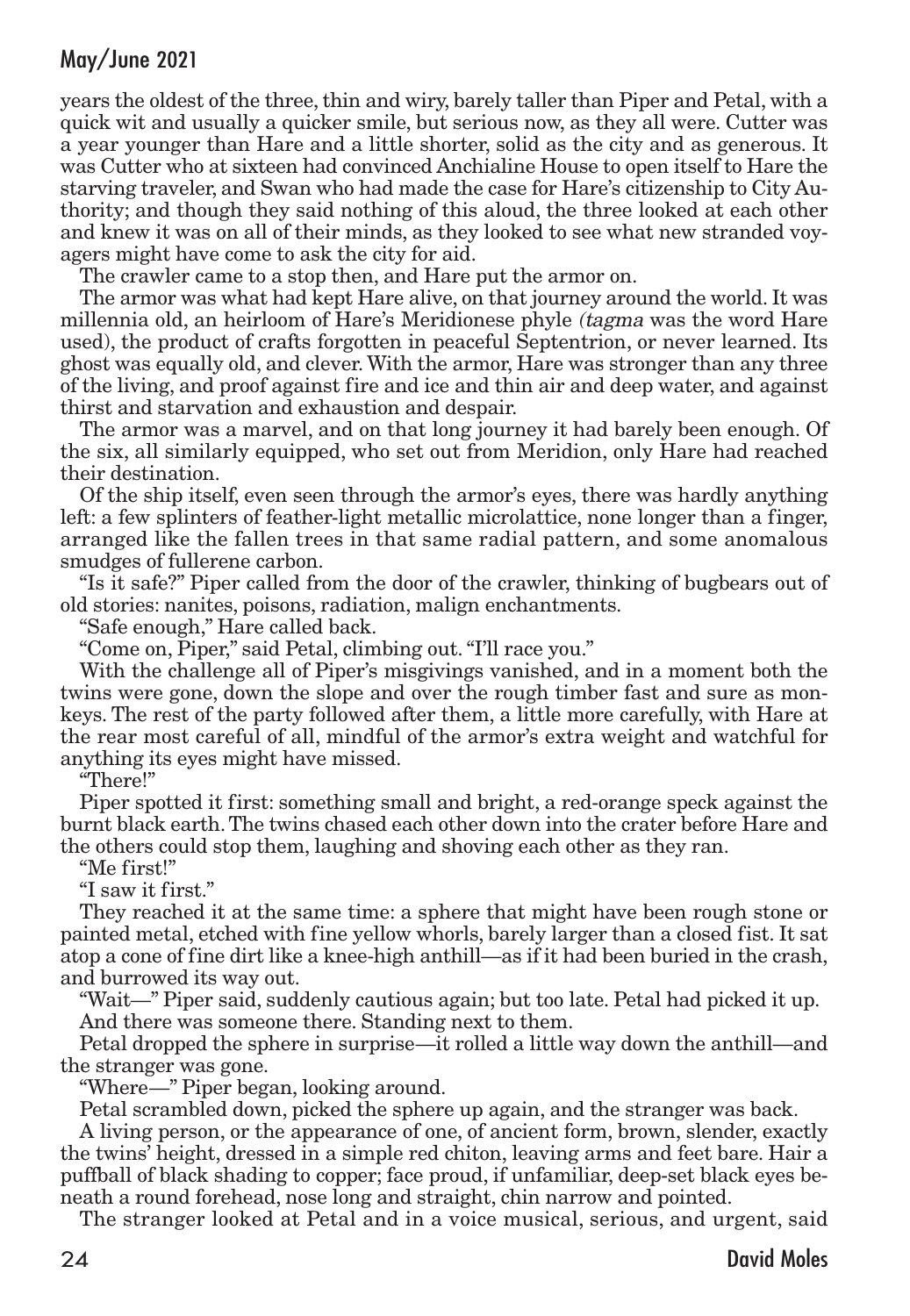something neither of the twins understood.

Petal looked at Piper, who shrugged.

The stranger said something else, in some other language, richer and darker, and waited; then when the twins didn't answer, a third, full of lilting tones and short nasal syllables. Then a fourth.

"We don't understand you," said Petal.

Hare and Gauge caught up with them.

"I do," said the motile. It hesitated a moment, and then said something to the stranger, in the first language the stranger had used. The stranger nodded.

"Can your armor translate?" Gauge asked Hare, who nodded.

The stranger repeated that first urgent sentence.

"What?" Petal demanded."What is it?"

Hare and the motile looked at each other. The motile bobbed indecisively. Hare looked at the twins, head cocked, listening to the voice of the armor, and frowned.

Petal turned back to the stranger.

"Don't talk to it," Piper hissed.

"Hi," Petal said."My name is Petal Anchialine."

The stranger glanced at Gauge, who said nothing.

"It doesn't understand," said Piper.

But Piper was wrong.

"Bring the message to your old machines," the stranger told Petal. "Speak to them." The musical, serious voice was the same; the accent was Gauge's, or Halocline's, the accent of the oldest motiles, of ghosts.

"What message?" Petal asked.

"This message," the stranger said."The world is ending."

\* \* \*

They took the stranger—who seemed less than clear on the concept of names but who agreed, after a conversation with Gauge in that old language, to answer to Tirah—back to the city. (Petal asked what the name meant, but Tirah ignored the question, and Gauge refused to translate, saying the word was too ambiguous.)

Septentrion's most ancient intelligences—Tirah's "old machines"—were not properly part of the city at all. They were in communication with the city's computational matrix, but predated it—predated Septentrion altogether, Gauge Malpais said, and perhaps the Earth as well, at least in its current form, belonging instead to that ancient age when there had still been stars in the sky, when light from distant galaxies had still reached the Earth and the quintessence had not yet stretched the gulfs between those galaxies wider than the observable universe: the age that had birthed the metric.

Tirah's first request—transcription to city tape, direct contact with those intelligences—was held for review by City Integrity, an agency of which Petal had never even heard. But there were places—the sacella—where a corporeal citizen could still address the ancient intelligences, and City Authority had granted Tirah provisional citizenship.The request for incorporation into the city's matrix being denied,Tirah had therefore requested a new body, built to specification. City Integrity objected to this as well, but—Swan argued, as Tirah's advocate—the ethics were clear, as were the precedents. City Authority could not without cause sentence a citizen, even a provisional one, to be carried around in Petal's pocket like a pet imp; nor could a citizen that desired to be motile be confined to some structure as a ghost; nor, without cause, could City Authority withdraw Tirah's status as a provisional citizen, once granted.

And so Tirah's new body—the image of the projection Petal and Piper had first seen on the mountain—began to grow, layer by layer, in one of the Archive's fabricaria; and while it was growing, Petal and Gauge would sit with Tirah in the salons,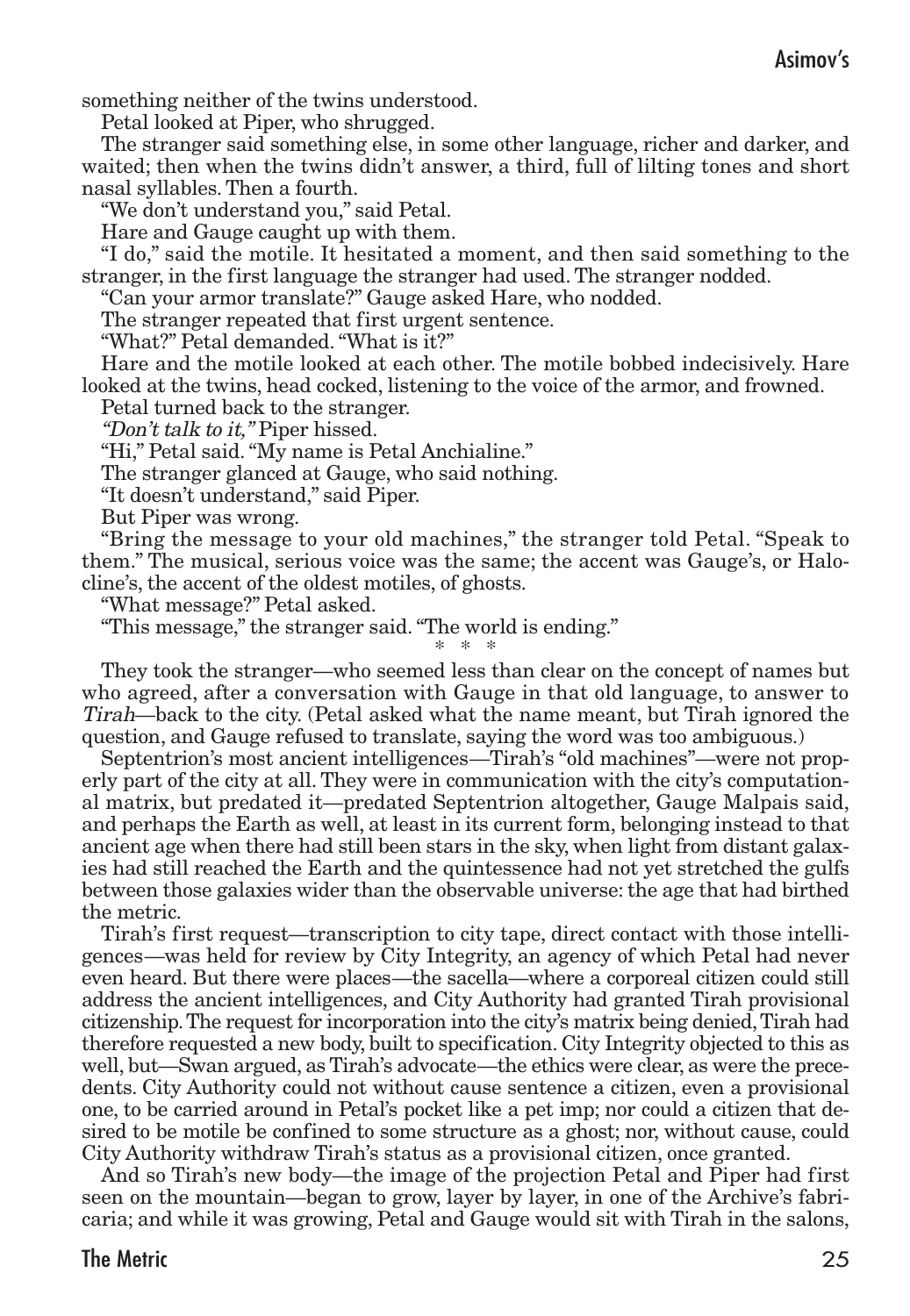or walk, Petal carrying the little sphere in one hand through the dappled leaf-shadows of the Archive gardens, Tirah's projection walking beside.

\* \* \* "You're spending all your time at the Archive," Piper said, sitting up.

It was true enough.Tonight Petal had come home late, late enough that Piper was already in bed.

"I asked you to come," Petal said defensively."It's interesting. You'd think it was interesting, too, if you'd just come."

"Interesting," Piper repeated, making it sound like something obscene.

"Piper," Petal said,"this is important."

Piper fell back into the bedclothes, with an exasperated noise.

"This is the biggest thing," Petal persisted, "the biggest thing that's happened in our lifetimes. Maybe the biggest thing that's going to happen, now, ever. I'm not going to miss it. If that means spending all my time at the Archive, fine."

"That's not why you're spending all your time at the Archive," Piper said darkly, from somewhere in the nest of bedding.

"What's that supposed to mean?" Petal demanded.

But Piper wouldn't answer.

\* \* \*

Tirah's message—"the world is ending"—was too huge a thing for Petal to take in, and the details, Tirah said, the explanations and justifications, required mathematics that Petal would need years to begin to learn. So mostly they talked of other things: Petal of the city and life in it, Gauge of the history and legend out of which Tirah came—and Tirah of those who had sent the message, and what they had given up in sending it.

The history Petal knew at least in outline: that once, when the quintessence had been weak, there had been stars in the sky, and worlds around those stars, worlds found, or made, as the people of those primordial times had gone out from this Earth, or one much like it; that they had built ships, magical ships the size of cities, to sail between those stars, almost as fast as light, and then faster. That as the quintessence grew stronger and threatened to tear those stars from one another they had knit and forged the metric out of space-time itself to hold them together. And that it had held, for an age as long as all the time before, linking the worlds of humanity by secret fast ways, even as the sky went dark.

But in the end, Petal also knew, even the metric had not been enough—the quintessence, pulling apart the nodes of the metric and pulling the metric itself ever tighter, had prevailed.

Hoddmímis Holt, the world that had sent Tirah, had been built perhaps two hundred million years ago, as Septentrion counted years; built when there were still stars in the sky, and when ships like Thus is the Heaven still plied the metric, knitting a web that spanned galaxies, even as the quintessence was drawing those galaxies apart, emptying the spaces between the stars to drown each galaxy alone in red darkness. It was a great city, as Petal understood it, built mostly of things more clever and more enduring than brute matter: noötic mass, dissociated fields, knots of space-time akin to the metric itself; and home only to purely computational intelligences, as far beyond the computationals of Septentrion as the Holt itself was beyond Septentrion's towers of carbon and crystal.

The Holt was made in nearly full knowledge of the inevitability of the quintessence and the limitations of the metric, and made to last. Its makers poised it on the edge of a singularity with the mass of twenty billion stars, the core of a galaxy far from humanity's birthplace, a black hole so enormous that even light would take days to girdle its vast event horizon; and there it spun, balanced at the equilibrium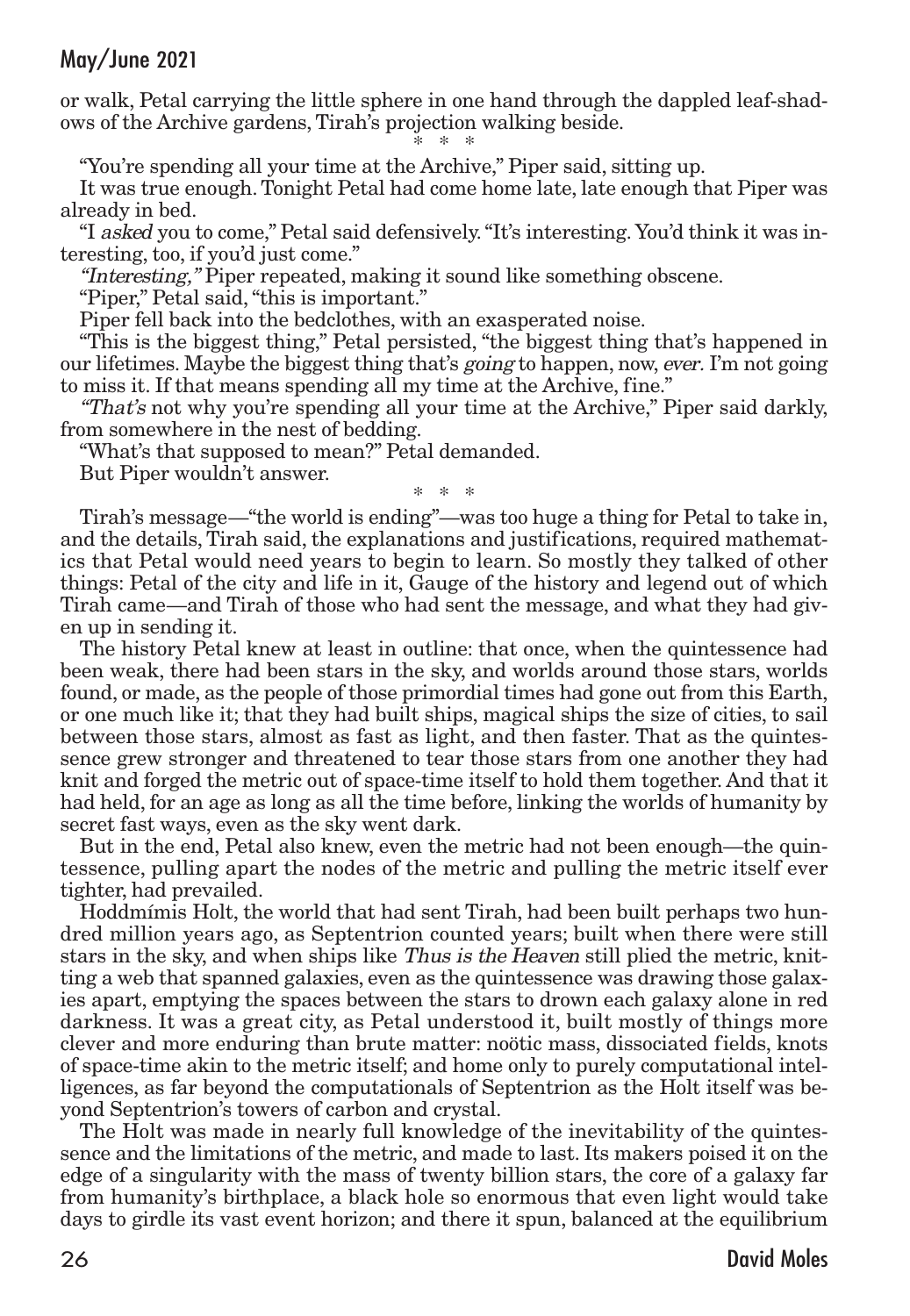point between the singularity's hungry mass and the even hungrier quintessence.

"I wish I could see it, one day," Petal said.

"It's not possible," said Tirah.

"Because we don't have the ships?" Petal asked, turning to Gauge."We could build one, couldn't we? We have the records, in the Archive?"

Gauge hesitated.

"Even if we could," it said,"you saw what happened to Tirah's ship. . . ."

"A stronger one."

"To force the metric open," Tirah said, "in these times, against the quintessence, takes an unimaginable amount of energy. The mass of your whole world, converted to energy, and its sun along with it, would not open the metric wide enough to admit a grain of sand."

"So you're stuck with us," Petal said."You can't go home."

"You still don't understand," Tirah said. "The mass of Hoddmímis Holt itself only just sufficed to part the metric for a ship; and the ship did not survive."

"The mass of the entire habitat?" Gauge said.

"The habitat. And the singularity." Tirah's eyes were dark and deep. "The singularity, the Holt, and everyone in it. They sacrificed themselves, all of them, to send this message. And still, it almost wasn't enough."

"Why?" Petal asked."What could be that important?"

"The world is ending," Tirah said. "The features of the metric that protect this space—any space—from the quintessence, are like loops knotted in a string. As the string is drawn tighter, the loops begin to slip—first little by little, then all at once. The knot is pulled tight, and the loops disappear."

"You came to warn us," Petal said."But how can we stop it? What can we do?"

"Nothing," Tirah said. "Already the metric is stretched tight. Soon this loop will collapse."

"The world is ending," said Petal.

"How soon?" asked Gauge.

"Perhaps a few billion seconds,"Tirah said."Perhaps only tens of millions. Perhaps less."

"A few lives of the living," Gauge translated,"or perhaps only a season."

"That's how much time is left?" asked Petal.

"The computationals of Hoddmímis Holt could fit eternity in an instant," Tirah said."These forms, bound by matter and time—" the projection gestured at Petal, at Gauge—"these forms cannot."

"Then why?" Petal asked."Why even tell us about it, if there's nothing we can do?" "This world will end," Tirah said."But space and time will go on." Tirah looked at Petal."If a new world is to be born, then space and time, too, must come to an end."

#### \* \* \*

"There's something wrong with you," Piper said, as Petal was leaving for the Archive again.

"There is not," Petal said.

"There's a rogue process loose in your head," Piper said. "A parasitic replicator. That—thing put it there. It's taken over your brain and turned you into a functional."

"Shut up," said Petal.

"It didn't work on me," Piper said,"because I'm not stupid."

"We're twins," said Petal."If I'm stupid, you're stupid too."

"Different wombs," Piper said. "Different neonatal environments. Also I'm a hundred days older than you, and everyone knows Primroses are stupid."

"Everyone knows Crickets are crybabies," Petal said."So quit crying and shut up." And Petal left.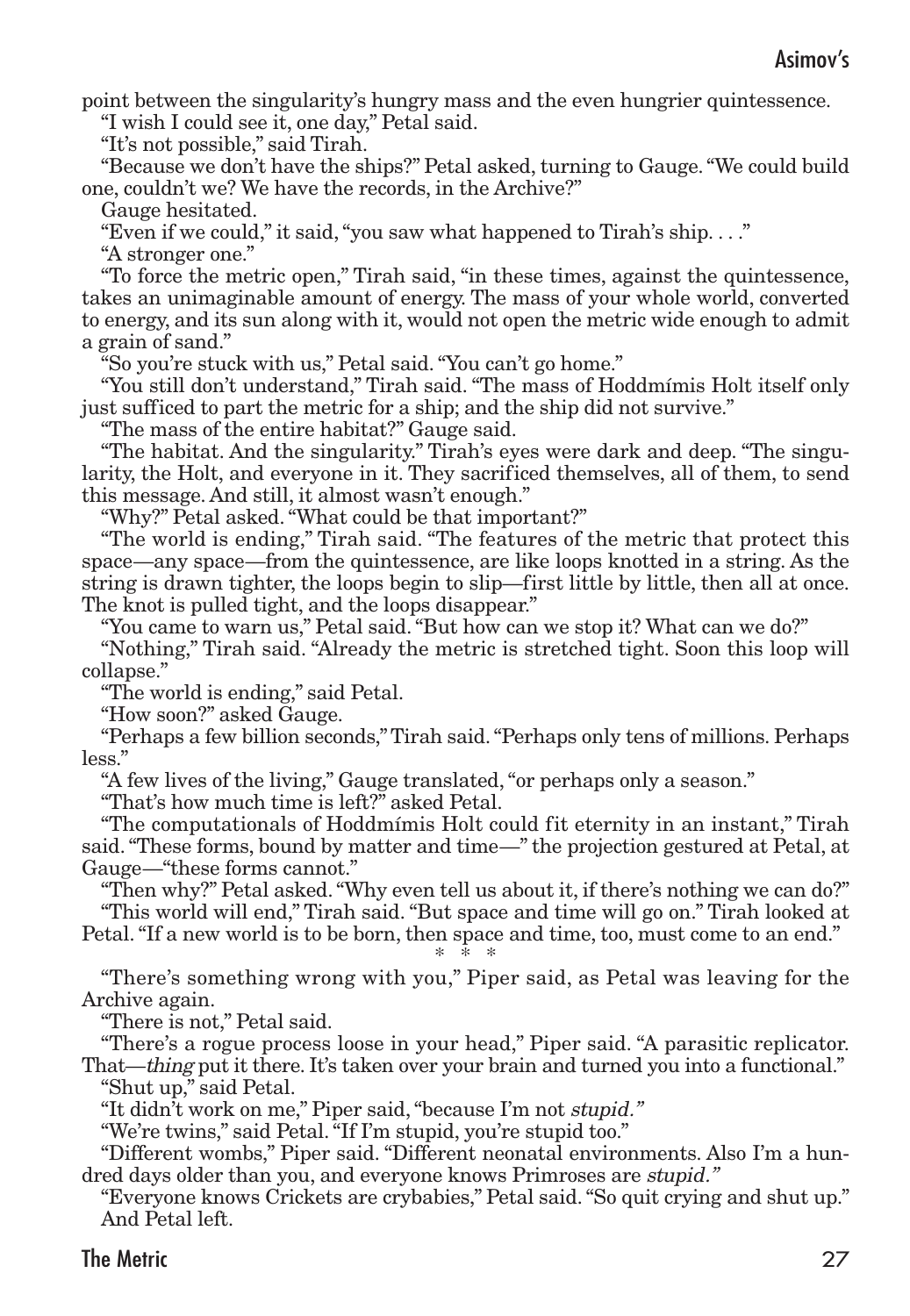\* \* \*

#### 3. The Message  $t_0$ –3.2369×107

After that Piper spoke to Petal less, if anything, and Petal spent even less time at home; and by the time Tirah's body was ready, Piper was hardly speaking to Petal at all.

City Integrity, in its objections to Tirah's incarnation, had gained one concession: before being allowed to enter one of the sacella and make Hoddmímis Holt's case to the "old machines," Tirah would first have to make it to City Authority. The room where Tirah was to testify was a semicircular chamber the size of a netball arena, right at the top of the Archive under a broad low dome. Gauge Malpais said the room had served some governmental purpose, once, long ago when the Archive had been a palace, and then it had been a reading room, later, in an austere period when scrolls and paper codices had been in fashion, but now it stood empty more often than not.

The desks were still there, though, in row on concentric row. Not all the desks were filled; Petal was disappointed. A hundred or so embodied citizens occupied perhaps a quarter of the seats: mostly the living, with a scattering of motiles. The ghost of the Archive was present as well, of course, and the reading room had its own genius loci, an ancient sessile intelligence, affiliated in some way with City Integrity,that Gauge called the Aedile; and according to them a few hundred computationals and functionals were attending via the Archive's systems. But that was all.

Piper, of course, had refused to come.

"Provisional citizen Tirah," the Aedile said,"you may begin your testimony."

The Aedile had produced a podium, an imposing thing from palace times, twice Petal's height, a monolith of mirror-polished blue-black set with seven silver stars in an asymmetrical pattern—an old symbol for the city, Gauge said.

Tirah ignored it, standing next to the podium, looking small and serious.

"Words will not convince you,"Tirah told the audience, living and constructed and computational."Not enough of you. Not in time."

Tirah looked directly at Petal.

"The truth must be shown."

Tirah's dark eyes were the sky.

The sky was full of stars.

There were stars everywhere Petal looked, and more stars in the spaces between the stars, and galaxies. It was a young sky, in a young universe, one that still echoed in microwave frequencies from the report of its birth; and if Petal looked hard enough into the spaces between the galaxies it was possible to see almost all the way back to the beginning of time.

Humanity was young, too, just a few million years into its great diaspora, ubiquitous in its home galaxy, but barely beginning to venture across the gulfs beyond.The quintessence was a scientific curiosity, its effects visible only at the largest scales and of interest only to cosmogoners and eschatologists.

The metric was not yet even a dream.

Tirah and Petal were born in a sphere habitat sweeping the circumstellar disk of an orange main-sequence sun less than a hundred million years old and less than a thousand light-years from humanity's birthplace.Tirah was ten years Petal's senior, and the most brilliant philosopher of the age. Petal was Tirah's best student.

They were collaborators, rivals, lovers. Their home was a place of coral cities in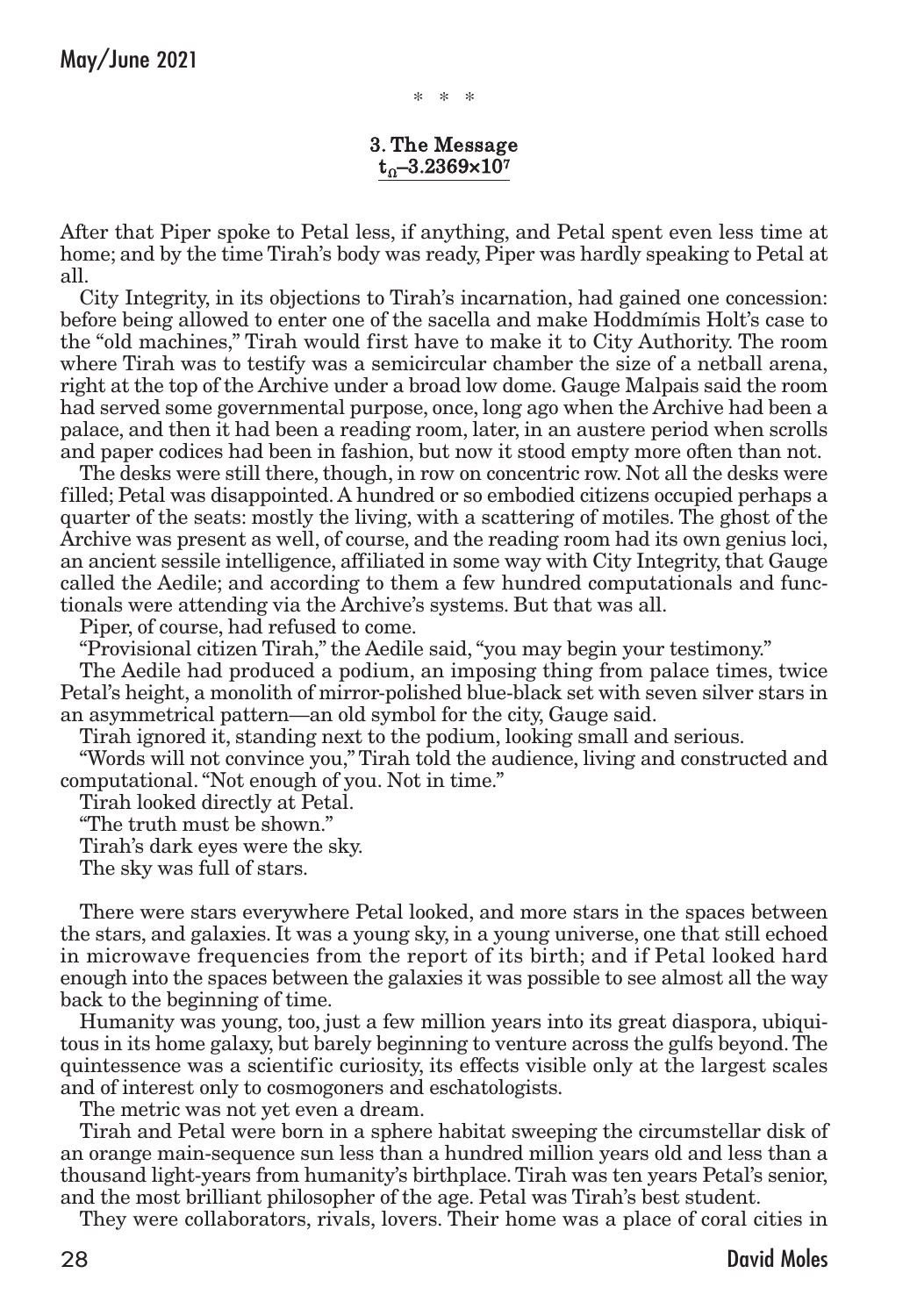warm shallow seas, golden plains dotted with wooden towns, towering low-gravity forests wreathed in permanent cloud. They climbed the trees in the tall forests and swam in the shallow seas and danced the carnivals in the towns, and all the time they threw ideas back and forth like jugglers' clubs. They took what humanity thought it knew about the shape and structure and history and future of the universe and pried it apart and put it back together into elegant new structures that were simpler and at the same time more fruitful than what had come before, the epicenter of a tidal wave of new physics and new engineering that rippled outward from the sphere habitat's orange sun and washed up on every inhabited shore.

Tirah was the one who first proved what humanity had long feared: that thanks to the accelerating quintessence, the end of time would come, not with an inrushing collapse and the fiery birth of a new universe, nor with a long twilight and unimaginably longer darkness as the last stars were born and died and the last singularities evaporated—but with a violent breach, as galaxy was torn from galaxy, star from star, and in the end atom from atom and quark from quark, world-line from worldline, snapping the links of the causal networks that bound the vacuum together; and that this end would come, not in the uncountable eons of black hole decay nor yet the trillion centuries to the natural death of the last stars, but in a number of years measured in mere billions.

Humanity's cosmos, though still in its infancy, was doomed never to see old age.

But Tirah and Petal uncovered consolations in their work, discoveries that pointed the way to new modes of conveyance and communication, flowerings of knowledge that promised both to knit scattered humanity more closely together and to let humanity explore every corner of the young cosmos before it was taken away.

And there was their greatest invention, the most lasting, the inspiration that would give humanity the ability to tie galaxies and stars and worlds together even as the universe was torn apart around them, and cheat the quintessence, for a time: the theory of the metric.

So despite the somber truths they had uncovered, it was said of Petal and Tirah, as they grew old together, that they had done more for the inhabitants of humanity's brief-lived universe than anyone could ask.

But Petal had one last discovery to make. Petal, who had never been willing to surrender to fate, never been willing to admit that mortality was inevitable: Petal, in Tirah and Petal's old age, was the one who proved that the darkness and isolation of the quintessence need not be the end.

It was a known result, so old as to be almost forgotten among the bones of the earliest discarded cosmologies, that the far future of a flat universe—smooth and dark and empty after the last matter was gathered into the last singularities and the singularities themselves had finally evaporated in the slow trickle of virtual particles through event horizons—was mathematically isomorphic to the universe's distant past: similarly smooth, similarly empty of matter yet filled with energy; but radically different in scale—the unimaginably large, mirroring the unimaginably small.

Petal showed that the same would hold true of the far future of the quintessence not an empty universe, but a universe of furious energy, its edge receding so quickly that light, if there were still light, could not cross the width of an atomic nucleus before the expansion of space itself would stretch that distance to infinity. Petal proved that the infinite distances, the infinite divergence, the causal rupture implied by the quintessence portended not a cosmos of infinite scale, but a cosmos without scale: a cosmos of distances that, because infinite, were immeasurable, and because immeasurable—meaningless. Small and large would become one.The same physical mechanism that would tear the cosmos apart, Petal demonstrated, would provide the transformation mapping the final singularity of infinite expansion onto the initial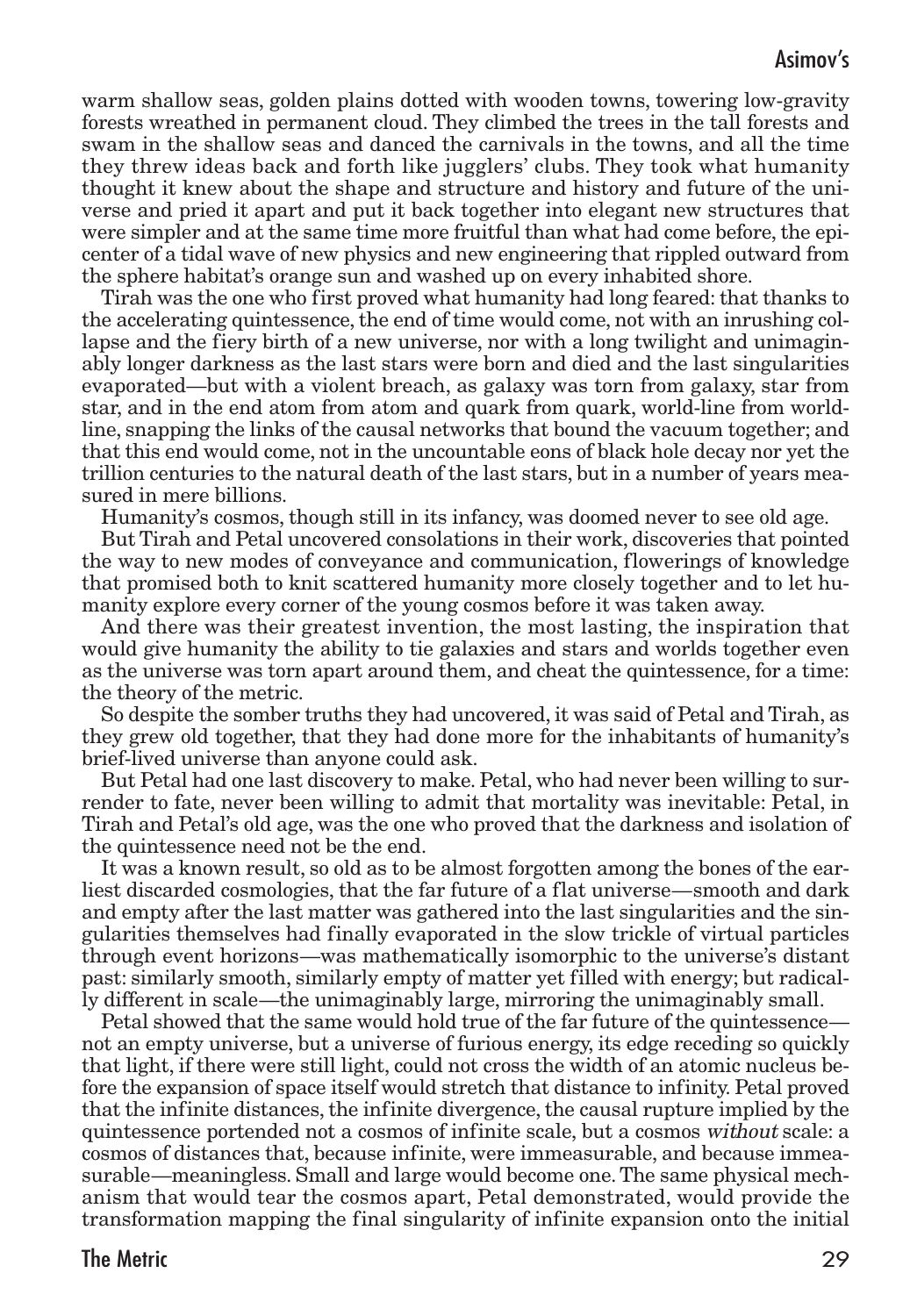singularity of infinite compression.

Petal was the one who showed that beyond the end of their universe was a new beginning. That if, as Tirah had told Petal and Gauge in the gardens of the Archive, time and space were to come to an end—still, a new future lay beyond.

Petal was the one who gave them hope.

But as long as the metric was in place—Petal's mathematics also showed—the divergence could never go all the way to infinity. Even in its final state, with Earth and all the homes of humanity torn apart, the metric's nodes collapsed to lifeless, dimensionless points, the vertices that linked them pulled to threads narrower than a photon and stretched beyond the edges of any observable universe, the metric would remain, the nodes would remain causally connected, and distance would still have meaning.The old cosmos, though uninhabited, uninhabitable, stretched and twisted beyond recognition, would never truly die, and the new cosmos would never be born.

But that fate, Petal was sure, would be averted by a later age.When the metric no longer served to link the worlds, but—for a time—still provided them a bulwark against the quintessence, the last custodians of the metric would break it down. They would trade those worlds' last days for the possibility of a future.

The old universe would pass away, and the new would be allowed to begin. \* \* \*

Petal, in the old reading room at the top of the Archive, knew this was fiction. Recorded lives—real and reconstructed and invented, with more or less structure, more or less control, more or less agency—were not rare in the city, and Petal had lived enough of them to recognize this one for what it was.

There had never been a Petal or a Tirah born circling an orange sun under a starfilled sky.The reality of the quintessence and the theory of the metric were too complex for any one living mind to contain, let alone invent; humanity had come to know both through the patient accumulation of knowledge over centuries, the slow work of generations of synthesis, not through the flash of insight of some solitary genius or even some pair of geniuses."Petal's" final inspiration—the potential for the birth of a new cosmos out of the fatal, final unraveling of the world-lines of the old, and the necessity of the dismantling of the metric, if that unraveling was to be completed—had not been known at all to ancient times; only in the long dark time after the ascendancy of the quintessence, the constriction of the metric and the final diaspora, had it been discovered, and even then not by the living nor yet by the calculating minds of computationals such as lived in Septentrion's city systems, but by the massed intellect of Hoddmímis Holt, as far beyond Septentrion as the city was beyond the bees in Cutter's garden.

Even now the mathematics of it, that only moments ago had seemed so clear, so much Petal's own, were vanishing from Petal's mind like frost in sunlight.

But Petal understood the conclusion.

There was one place—here, at the nexus where all the metric's strands wound together; here, on this world built in memory of humanity's birthplace—one place where the knot of the metric could be cut. Here.

The Earth, Petal knew, had to be destroyed. \* \* \*

The sacella were placed under guard. Tirah was confined to the Archive grounds. Gauge was allowed to visit, and Campestral, and a few others—mostly motiles in the service of the Archive, or of City Integrity. Petal was not among them.

"Well?" Petal asked Gauge, after one of the latter's visits.

"We spoke about city history and city governance," Gauge said."I answered Tirah's questions as best I could and showed how to invoke an archivist to learn more. After that we hardly spoke."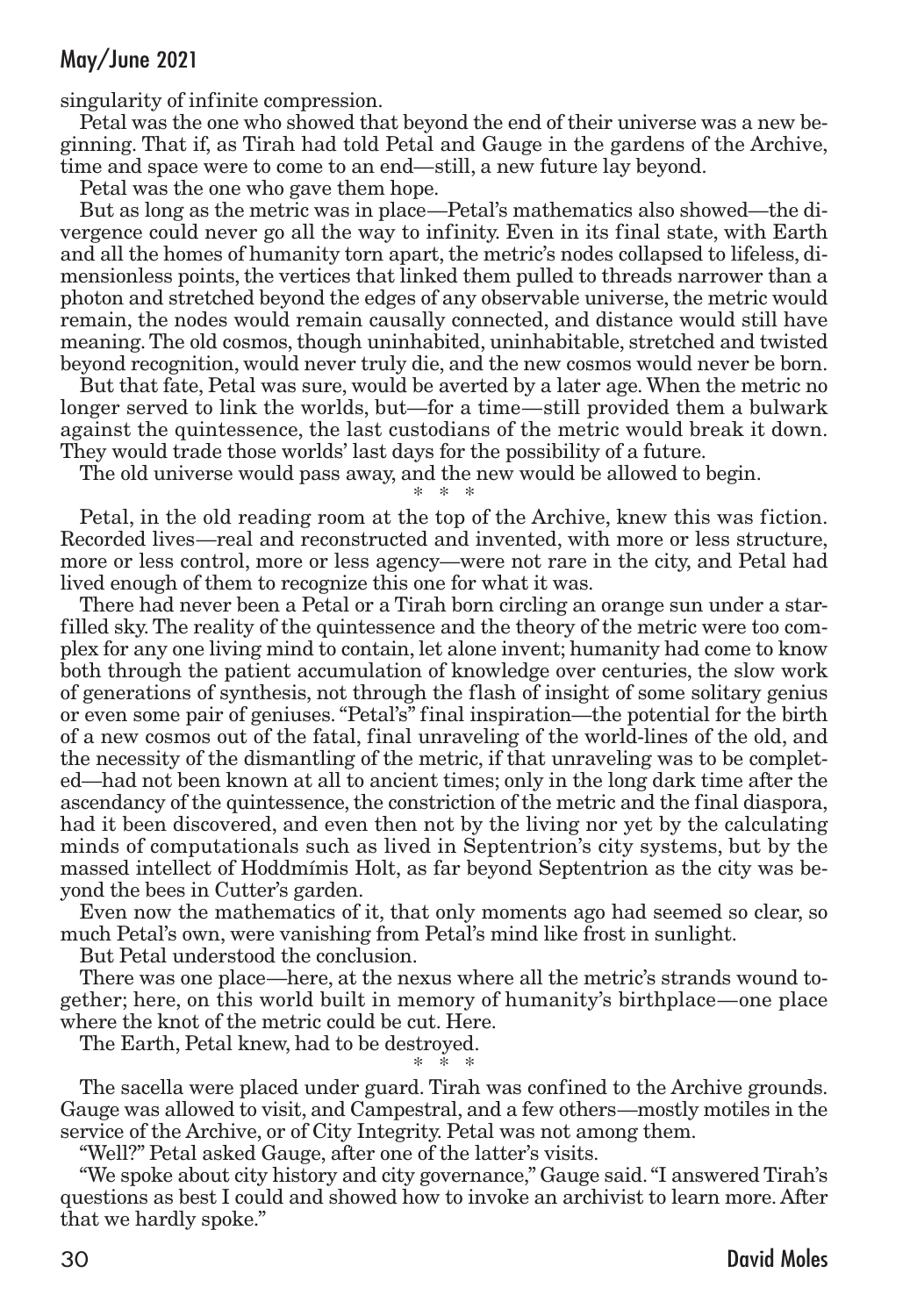"It's not fair," said Petal."They can't just keep someone locked in the Archive forever." "The Aedile says they can," Gauge said."But I wonder."

They were on a terrace above the great square of Limit Cardinal. Below them was a makeshift camp, a few dozen shelters, some of those who had been in the audience for Tirah's testimony, and more who had only listened to those who had. Projections twisted in the air above them: abstract geometries, meaningless in less than five dimensions, that nonetheless plucked at Petal's mathematical dream-memories of the metric and the quintessence—or crude political graffiti, stylized City Authority figures performing acts anatomically improbable for any of the living, and meaningless to the Authority ghosts. There was chanting. There was music.

"Can it be done?" Petal asked."What Tirah wants, I mean."

"Tirah seems to think so," Gauge said."The Archive ghosts think it's likely that the machines that manage the metric still exist, among those that could be reached through the sacella."

"Would they do what Tirah asked?" Petal said.

"I don't know," said Gauge."But apparently City Authority doesn't want to find out." "They can't keep Tirah locked away forever," Petal repeated."These citizens won't allow it. They want Tirah to be heard."

The motile's smooth head moved in a birdlike sideways bob, not in disagreement, but not in complete agreement either.

"Some of them want that," Gauge said."Some of them want to dismantle City Authority and institute distributed governance. Some of them want heat rationing. Some of them want incarnation rights for functionals. Some of them want *disincar*nation rights and city tape allocation for motiles and biologicals. Some of them want the Corn Divinity to bring back the Moon."

"The what to do what?" said Petal.

"Never mind," said Gauge.

"They want change," Petal said.

"Or they want things the way they used to be," Gauge said.

"Is that so bad?" Petal asked.

"No," the motile said. Its head moved again."But I don't think it's possible."

They were silent for a little while, looking out over the camp, watching the twisting mathematical shapes.

"What did you see?" Petal asked quietly, still watching the projections. "At the Archive, I mean, when Tirah testified."

Gauge took some time to answer.

"I think the message was the same," it said eventually. "What form it took—what Tirah meant to say to each of us, what each of us brought to it  $\ldots$ . The motile made an equivocal gesture."Who knows?"

"But the message—" Petal asked—"was it true?"

"I think we all saw what we all saw," Gauge said.

"You know what I mean," Petal said."Was Tirah telling the truth?"

"What is the truth?" Gauge asked."I spoke to some computationals who attended. They agreed that the mathematics seemed compelling. But also that what Tirah showed us—what Tirah showed them, even, vastly more complex and detailed than what you and I saw, I'm sure—was only a simplification, an approximation. Not even an approximation. An analogy. A toy model, to demonstrate certain aspects of a theory. Does the theory represent the truth?" It made the equivocal gesture again."They couldn't say."

"If what Tirah told us is true . . ." Petal began.

"If what Tirah told us is true," Gauge said, "we're unlikely to live long enough to invent the science that would let us build the instruments that would let us perform

#### The Metric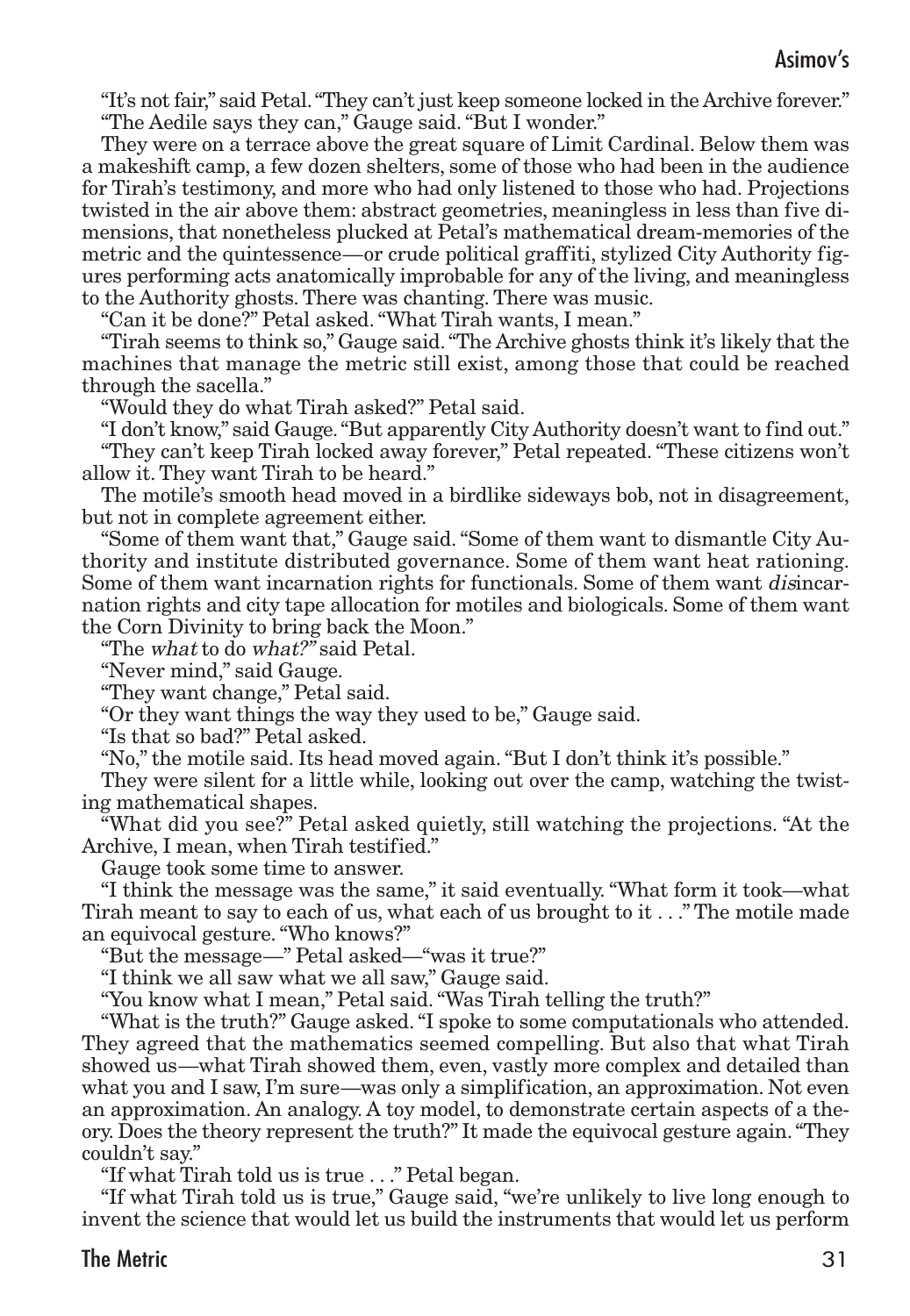the experiments that would tell us whether what Tirah told us is true."

"But if what Tirah told us is true," Petal said again—"would you do it? Would you break down the metric?"

"Would I break down the only thing protecting us from the quintessence, you mean?" Gauge asked."Would I destroy the world?"

"If you want to put it like that," Petal said.

"If it was true?" said Gauge.

"If you knew it was true," said Petal."If you knew the world was going to end anyway. Tomorrow, or next week, or next year."

The motile was silent. Petal watched the twisting shapes, and listened to the chanting crowd. The chant was always changing but was still hypnotically deterministic, the output perhaps of some uncharacteristically articulate functional.

"I don't know," Gauge said, finally. "If I was there, at the end—if I knew, if I was certain—I suppose I would. Why not?" It looked at Petal. "But what if you didn't know? What if you *couldn't* be certain? Would you do it then? That's the difficult choice."

Petal had no answer to that.

"Piper said—" Petal began, and hesitated. "Piper said Tirah put something in my head. Like a trophic facilitator, or an epistemic façade."

"I wouldn't worry about that." If the motile had had a face, Petal thought, it might have smiled. "I'm sure City Integrity would have noticed; and that sort of thing is much harder to do than Piper probably thinks, anyway," it said."Much harder, especially, to do to the living."

"I suppose," Petal said.

Gauge looked down at the crowd.

"I don't think Tirah understands the living that well, really," it said."Or any of us, for that matter, decadent throwbacks that we are. I'm sure we're not what Hoddmímis Holt expected to find, when they sent Tirah here."

"They probably expected something like themselves," Petal said.

"Exactly," said Gauge."So Tirah has had to improvise. But the only thing put into your head—"the motile tapped its own—"is an idea.What to do with that idea . . ." It made that gesture again.

... is up to me, Petal thought.

Aloud, Petal said,"Will you give Tirah something?"

"I don't see why not," Gauge said.

It took the offering: a crystal globe, small enough to be enclosed in one hand, its inner surface ringed in projected blue and brown and green, dotted with swirls of white cloud, the whole lit by some unseen source with a glow of sunrise orange. On close inspection the green resolved into cloud forests, the brown to golden grass. And on the crystal's shadowed side, almost invisible, were the reflections of stars.

"It's very pretty," Gauge said.

"Halocline helped me make it," Petal said."Will you take it? Please?"

"Of course," said Gauge.

"I just want Tirah to know I haven't forgotten," Petal said. \* \* \*

"You're going to get caught," said Piper.

Petal hauled the armor down from the shelf where Hare kept it. In its boxy stored form it was surprisingly light, though awkward.

"Are you going to tell on me?" asked Petal.

"No," said Piper."But you're going to get caught."

It was two nights later. Tirah had accepted Petal's gift, Gauge had said, but had given the motile no message.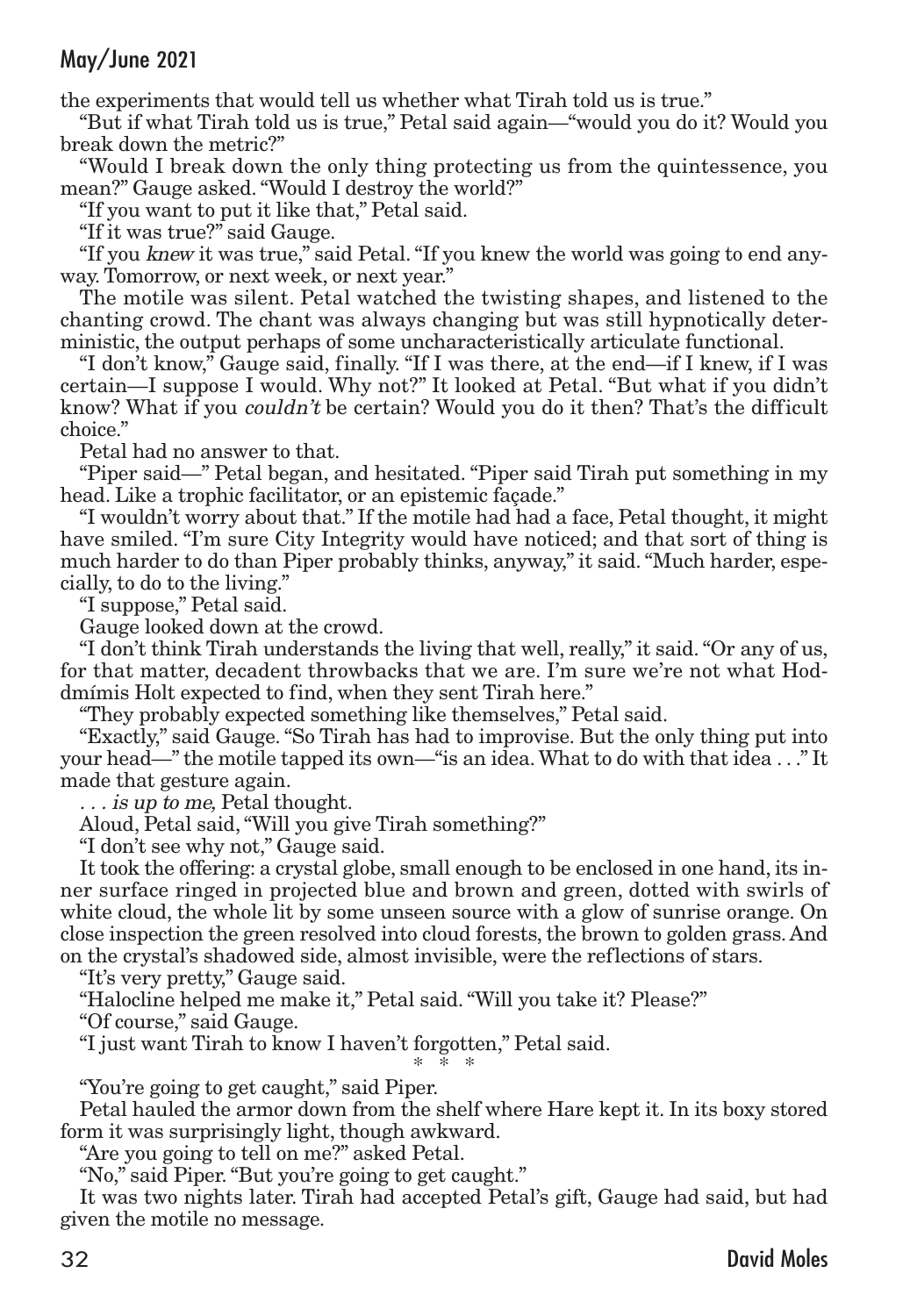"At least I'll get caught doing something," Petal said, and shut the door in Piper's face.

The first part of putting on the armor you had to do yourself: unfolding the gray slab butterfly of the vest, head through the collar; heavy tails swinging loose at front and back. Fingers down into the gloves, toes down into the boots.

—Cadet Petal Angyldsbearn, the armor said.

The voice of the armor was a little like Hare's but dispassionate and precise, without Hare's warmth but also without judgment or impatience. Its name was Castre, which Hare had told Piper and Petal meant Rook.

Its voice wasn't really a voice, most of the time; most of the time it was only in your head. Likewise you didn't really have to talk for Castre to hear you, just think about talking.

—Castre.

—I am authorized to protect you in emergency situations, Castre said.

It spoke the language of Meridion, or one of them—Hare said there were two, the tribunes' speech and the cohorts'. Castre was of the former; the name it gave Petal, Angyldsbearn, was of the latter—Hare's birth-name had been Angyld Haemedsbearn. But the tribunes' speech was not far from that of Septentrion's older ghosts and motiles, like Gauge and the Aedile, and Castre had been in Septentrion for a long time.

"This is an emergency situation," Petal said—aloud, but quietly, and in the privacy of the helmet. The armor moved then, helmet and collar locking, the vest closing around Petal like a live thing—Piper had never liked that, when Hare had let them try the armor, had thought it was creepy, but to Petal it was comforting, like a parent tugging a child's jacket down. Like being held.

Petal crept out of Anchialine House and down to the canal, silent as only the armor could be, and invisible even to the City's senses.The water in the canal was rippling glass, black and empty as the sky except where it reflected the watch-lamps of the houses above. Petal shivered, momentarily, inside the armor, imagining the quintessence already victorious, the canal a fissure in the Earth, the night welling through like a live thing.

And then Petal looked to the horizon, where the globe Halocline had helped make for Tirah glowed in the armor's sight, pinpointing Tirah's location through buildings and walls and fields.

Petal gathered the armor's strength and leapt.

\* \* \*

#### 4. The Lake  $t_{0}$ –3.0157×107

They all thought it was Hare's fault. Swan thought so, Cutter thought so, Hare thought so. The only one who knew better was Piper, and that was because Piper knew it was Piper's fault. You'll get caught, Piper had said, but Petal hadn't been, Petal had gone straight up over the wall of the Archive like some thief in a children's story and stolen Tirah right out of it, back over the wall and gone. And now Petal was gone, and Hare's armor which Petal had been wearing, and Tirah was gone, too, not to be found anywhere in the city, according to City Oversight. And they'd stolen a boat, a fast one, and City Oversight should have been able to find that, but it couldn't, and Hare said that probably Petal and Tirah had disabled the locator, which the armor could have shown them how to do. And there were City Response boats out, and flyers, but if Petal and Tirah had just pointed their boat straight across the lake and told it go, there was no way the City Response boats were going

The Metric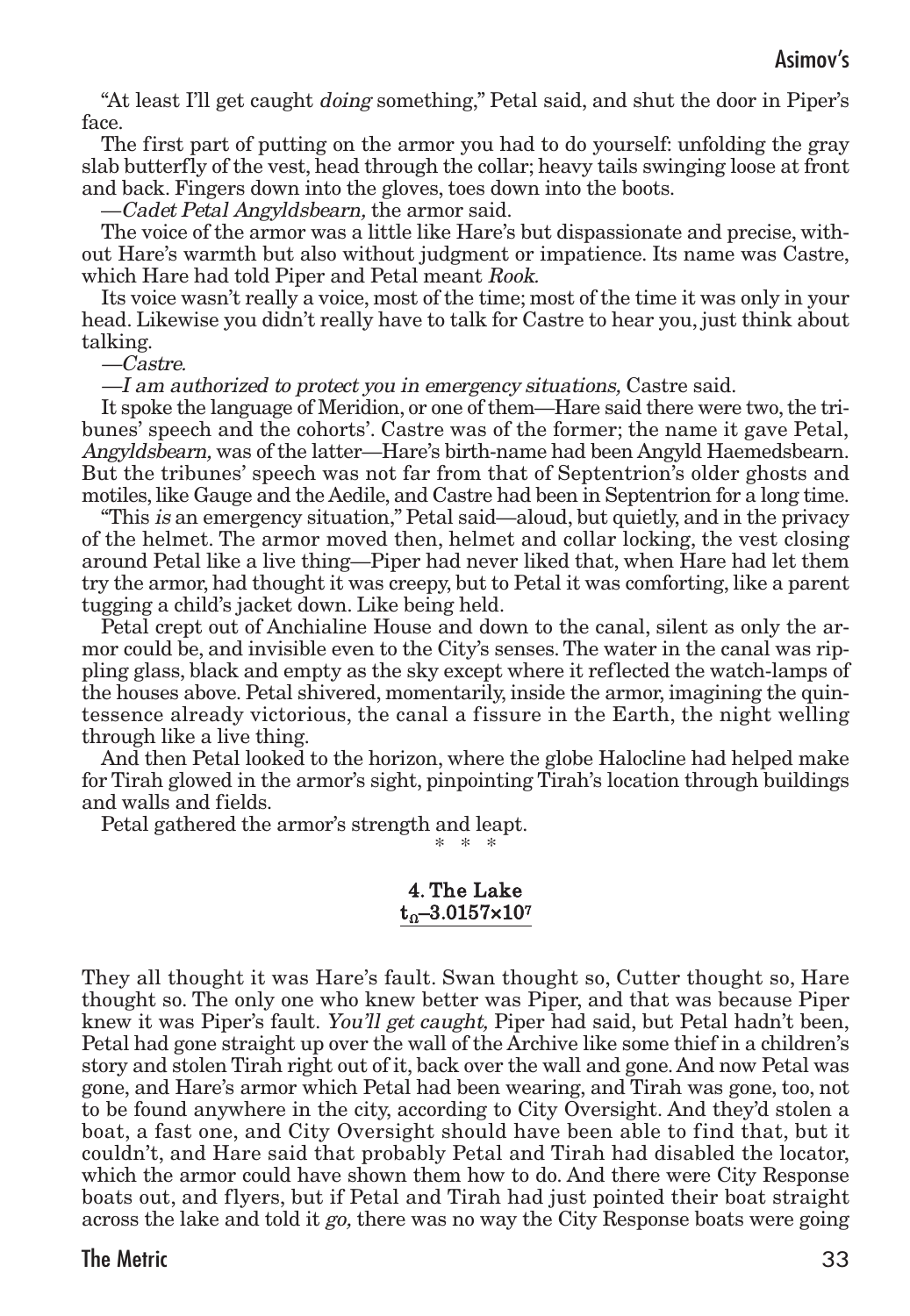to catch it, and the weather was getting bad for flyers. Gauge, the Archive motile, said that once there would have been eyes higher up, eyes that could have seen the boat from space, weather or no weather, but that like the mirrors they'd one by one drifted out of position and nobody'd seen any urgent need to replace them.And so Petal and Tirah had got clean away, and nobody knew where they were going. Except Piper. "Meridion," Piper said."They're going to Meridion."

They'd all gone after them, Hare and Cutter and Swan, and Gauge, and Tanner Campestral from City Response.

And Piper had come, too, which the rest discovered when their boat was two hours out and a dozen leagues from the city.

"I left a note," Piper said.

"And you think that makes it all right?" Swan said.

"It's not fair," said Piper."Petal's the one who stole Hare's armor and broke into the Archive. I haven't done anything wrong."

"Yes, you have," said Cutter,"and we're turning around."

"You can't," said Piper."You're four hours behind Petal already."

The boat flew over the black water. Hare looked back, toward the city, already vanished in the wintry haze, and then forward again, out toward the southern horizon and the wind-whipped waves, flecked with white.

"Every hour we lose," Hare said,"our chances of catching them get that much worse." And so Piper stayed.

And now they were arguing, Campestral with Piper's parents and all three parents with each other.

"Meridion!"

Piper had to repeat it twice more, louder each time, before the adults would leave off arguing and turn to listen.

"It makes sense," said Hare.

Campestral looked at Gauge.

"Hare knows Meridion best," the motile said. "But it's old, like Septentrion, and like Septentrion its roots are very, very old. Whatever Tirah meant to do here, I imagine it could be done there."

"Would Meridion City Authority let them in?" Swan asked.

"They'd have to pass the tagmata first," Hare said."I don't know. It might, it might not."

"Tirah," Gauge said,"can be persuasive."

They all fell silent.

"We'll be on the southern shore in another hour," Gauge offered. "I'm sure we'll overtake them before nightfall."

But they didn't.

\* \* \*

There was no harbor on the south shore, not that Petal could see, no sign of civilization whatsoever, only a long stretch of gray gravel beach and behind it low dunes topped with scraggly dry grass, its yellow so faded it was hardly more colorful than the gravel. In the end Petal just had the boat run itself straight into the shallows, the keel grating on the bottom and the whole boat finally tipping over sideways, half a cable from the shore.

Petal hopped over the rail into water waist deep, expecting cold, but in the armor it was like the water had no temperature at all. There was a slight hesitation in the armor's movements, as it pushed through the water, and the faint scraping of boots in gravel, transmitted through layers of insulation, but that was all.

"I'll carry you," said Petal.

"No need," said Tirah, slipping into the water with hardly a splash. Petal was taller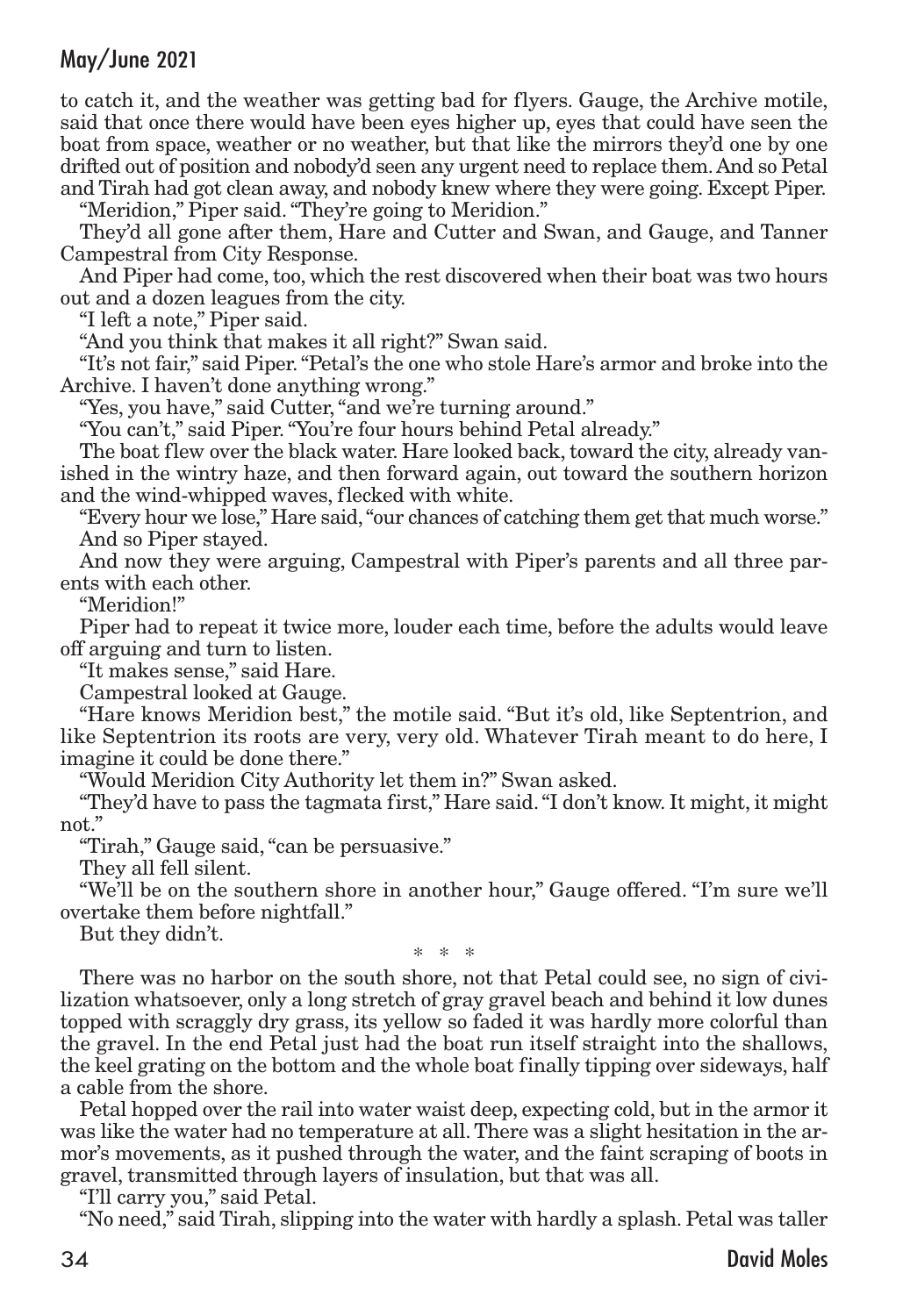now, in the armor, and the water came halfway up Tirah's chest.

"You're not cold?" Petal asked, watching the water soak through the top of Tirah's tunic, right up to the collar.

"The water is close to freezing," Tirah said. "But that temperature is well within this body's tolerances."

"It's just as well. I didn't think to bring warm clothes."Petal looked back, into the fog, in the direction of the city."I didn't think much at all, really."Petal sighed."I just did it."

"We should keep moving," Tirah said.

"We should," Petal said."And it'll still be faster if I carry you."

They made it to the shore in three parabolic bounds, and Petal only dropped Tirah on the first one, and then not really, the armor itself taking over before they could lose their balance; on the second jump Petal was ready for the awkward footing, landing in the water and the loose gravel, and by the third they were on the beach. Petal kept on holding Tirah, sometimes with one arm, as they clambered over the dunes. To the armor, the weight of Tirah's body was nothing.

Beyond the dunes they came to a plain, the dry grass no more than ankle-high and stretching as far as the eye could see, under a gray sky.The sun was somewhere low in the west, invisible in the fog; one mirror was still overhead, a narrow, skewed oval of brighter gray.

"Which way?" said Tirah.

Petal cycled through the armor's vision modes, infrared and image-enhancement and passive and active radar. There was nothing but grass.

"South," said Petal, trying to sound confident."We go south."

A fine, almost dry snow was beginning to fall.

\* \* \*

They found Petal's boat as the last mirror was setting, a line of lurid red low over the water. By then Piper was tired, and it was very cold. Hare ran their boat up next to Petal's, keel raised—apparently Petal hadn't known how to do that—and had it hold itself in place with the impellers, as Hare and Campestral clambered over the other boat's railing to its sloping deck. Snow was starting to pile up against the side of the wheelhouse.

"Gone," Hare pronounced. "Cutter, tell that boat to back off a little; I'm going to see if I can get this one righted. Campestral, hold on to something."

Piper and the others watched from a safe distance as, Hare retracting the keel, Petal's boat tilted and slid and finally splashed down level, its prow slewing around sideways, before Hare and Campestral got it pointed in the right direction and headed toward shore. Then they followed.

They got both boats to push themselves as far up the gravelly shore as they would go; and Gauge, which said it didn't mind the wet, climbed out in shin-deep water and helped each of them out and onto dry land, such as it was: icy, with new snow crunching under their boots. It was full dark now, the only illumination from the boats' lamps, and the smaller lights Campestral and Piper's parents had clipped to their City Response jackets.

From the boat, Gauge produced packs, for itself and for the adults.They didn't have armor like the set Petal had taken—no one in Septentrion had armor like that, any more than they had spears or siege engines or ironclad warships. Piper's parents and Campestral had City Response suits, with environmental liners and smart collars that would keep them alive in a fire or a flood or an avalanche. Piper just had an insulated jacket and winter boots, and a smaller pack, containing a somewhat random collection of things that had seemed as though they might be useful: climbing kit, water bags, a survival blanket, a warmer hat, a box of Petal's favorite tea, a change of underwear. Now it seemed pitifully inadequate. Even the hat wasn't warm enough.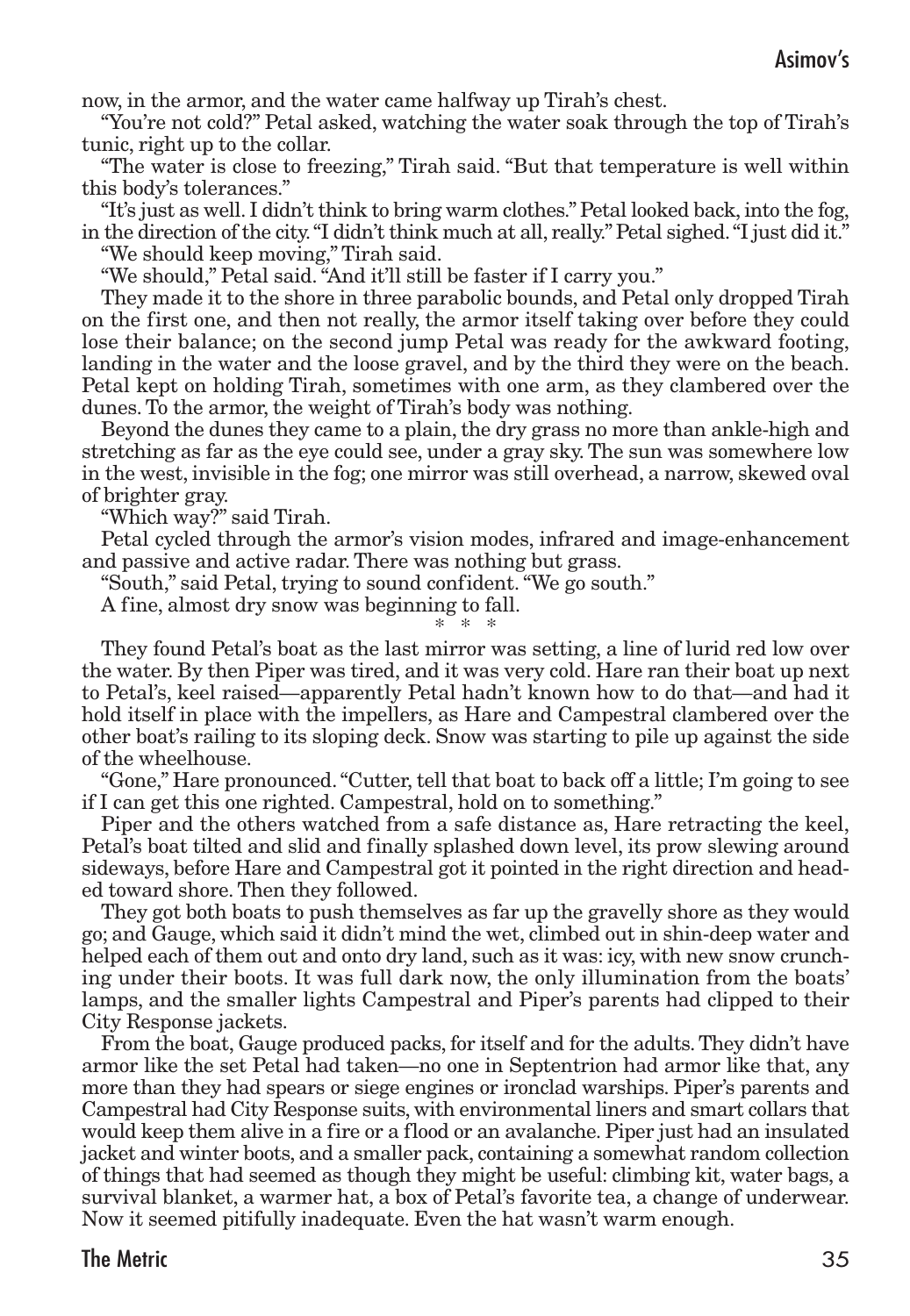Hare and Campestral went aside and spoke to one another in low voices, words Piper couldn't hear over the slap of the water against the sides of the boats. Then Campestral headed up the beach, disappearing out of the arc of light cast by the boat lamps, and Hare came back, alone.

"This way," Hare said.

"Won't the snow cover their tracks?" asked Piper.

"I'm sure it already has," Swan said.

They followed Hare up into the dunes.The snow was heavier now. Piper watched it falling, in the glow of the jacket lamps, and tried not to stumble. To the sides Piper saw snow, dry grass, more snow. Piper's own feet were lost in the darkness.

Piper saw Campestral's light first, and then a Campestral-shaped hole in the snow, and Campestral's face, or rather a horizontal band of it, between a high collar and a hat pulled down low.

"How far down do your eyes go?" Campestral asked Gauge.

"Ten microns or so," Gauge said."I can see your face quite clearly. What there is of it."

"Good."

"You're hoping I'll be able to see them," Gauge said."I can't, in this." Gauge gestured at the falling snow."Not from any distance. We'd practically have to trip over them."

"Let's hope we do, then," said Hare. "Or that it lets up. Come on. Piper, stick with Swan."

They set out, trudging across the snow.

\* \* \*

Petal and Tirah made more than twenty leagues that first day, the flat land of the lakeshore giving way to rolling hills, and there was just no reason to stop, not when Petal didn't feel tired, not when the going was so easy, and Tirah so light in Petal's arms. Petal could have kept on, continuing into the dark. But the scale of what they'd done, what Petal was committing to, was starting to sink in.

They'd outrun the storm, or it had passed over them, and they were under a clear black sky with only a faint dusting of silver sparks, very high up, that Tirah said was probably debris from colliding mirrors. The snow was smooth and very flat and seemed, through the armor's eyes, to shine with its own light.

"What will it be like?" Petal asked—meaning the new cosmos."Will there be stars?" "Not to be known," Tirah said."It might be the same. It might be different. What's most important is that it will be."

Petal's hand sought and found Tirah's.

"I'm glad you're here," Petal said.

Tirah said nothing.

They couldn't really touch, not through the armor, and in this cold the armor wouldn't have opened if Petal had asked. But it was almost as though they could.

Three thousand leagues, Petal and Tirah, just the two of them.

And at the end of it, the end of the world.

Well, Petal thought, we've been alone before. Remembering the warm light of the sphere habitat, the high trees and the seas of golden grass.

It was a lie at worst, at best a dream, but Petal clung to it anyway.

They lay there, under the black sky, and before long the armor let Petal sleep.

\* \* \* They didn't find Petal and Tirah that night. They lasted about three hours, in the dark, as it grew colder and colder, and by the time they stopped they were in snow up over the tops of their boots, and Piper's toes were numb. Hare and Campestral went off again, with Cutter this time, and this time it sounded like an argument.

"W-what do you think t-they're arguing about?" Piper asked, teeth chattering.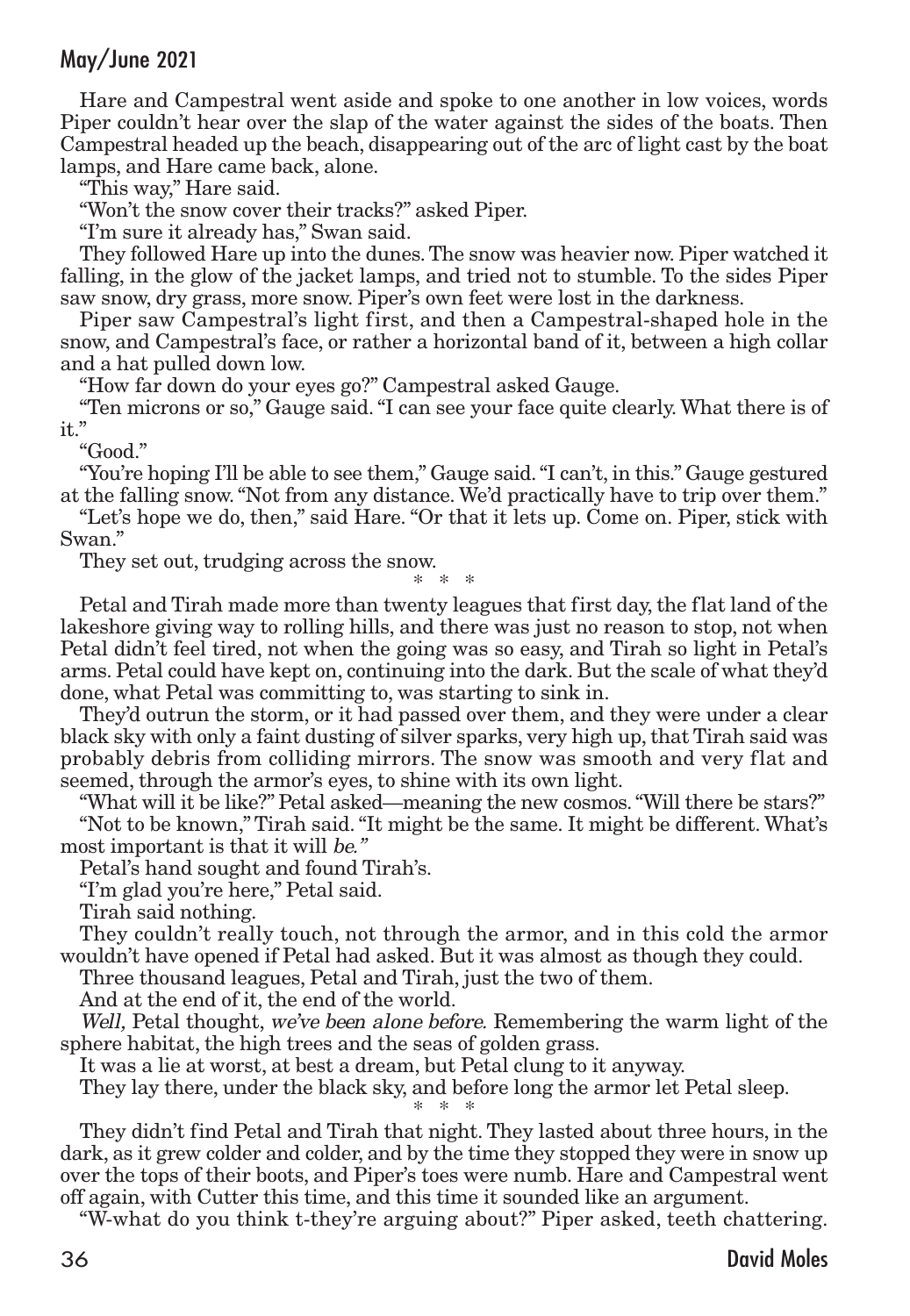"Whether to stop or k-keep going?"

"Gauge could keep going," Swan said. "Maybe Hare could. Maybe Cutter. But you can't, and I'm fading."

Hare came back, pack dangling from one hand, Cutter following behind. "What now?" asked Swan.

We go back, Piper thought, for a moment—hoped, almost—Hare might say.

But Hare didn't. Hare didn't say anything. Nor did Cutter, or Swan.

And Piper thought about what it would be like, back in their room at Anchialine House, with Petal's bed empty, neatly made, to stay neatly made and empty forever. "We keep going," Piper said."Right?"

Hare looked at Swan and Cutter.

"We keep going," said Cutter.

Swan nodded.

"All right," said Hare."But for tonight, we're done. Piper, help me with this tent." They unpacked it and laid it out on the snow, an adjustable structure that could collapse down to shelter just one bedroll, or open to a comfortable bunkhouse for a

dozen people. By unspoken agreement, they kept it small.

"I'm s-sorry," Piper said, still shivering, as they waited for the shelter to inflate. "For what?" asked Hare.

"For slowing you d-down."

Hare took off the City Response jacket and wrapped it around Piper's shoulders.

"You're not," Hare said, holding Piper tight. "We'd have to rest soon anyway. Besides, the armor has thermal camouflage, and that body Petal's friend's wearing is like a motile's; it'll be barely above ambient temperature. We were never going to find them tonight. Not if they didn't want to be found."

In the shelter, in the dark, the four of them packed tightly together, Piper nestled between Hare and Swan, Piper said:

"So we're counting on Petal to give up."

Hare sighed."I suppose we are."

Piper said,"That might not happen."

Hare said,"I know."

\* \* \*

#### 5. The Ice  $t_0$ –3.0132×107

The flat plain of the lakeshore gave way to rolling hills, and the hills piled up into something like mountains, but low and rounded, slumped under the weight of time. At first there were trees, stunted evergreens in protected gullies, clinging to the slopes that faced the sun or Septentrion's mirror-track, and once or twice Petal saw birds, or even some small ground-dwelling creature, camouflage-white against the snow but marked for the armor by the warmth of its breath in the cold air. But the mirrors narrowed from circles to ellipses to hairline scribbles of light and then disappeared altogether, so there was only the sun, a cold white circle low over the horizon ahead of them, and the birds and small animals vanished, and the trees dwindled away to nothing, and the grass, and one day—the first of Germinal, Petal's birthday—they crossed a ridge swept clear of snow by the wind, and there was just a jumble of gray-black rock, the bones of the old mountain shattered into a million hand-sized fragments.

And they came down the other side of the ridge, and there it was, flat and unbroken as far as the eye could see: the ice. Tirah said it most likely covered the whole

The Metric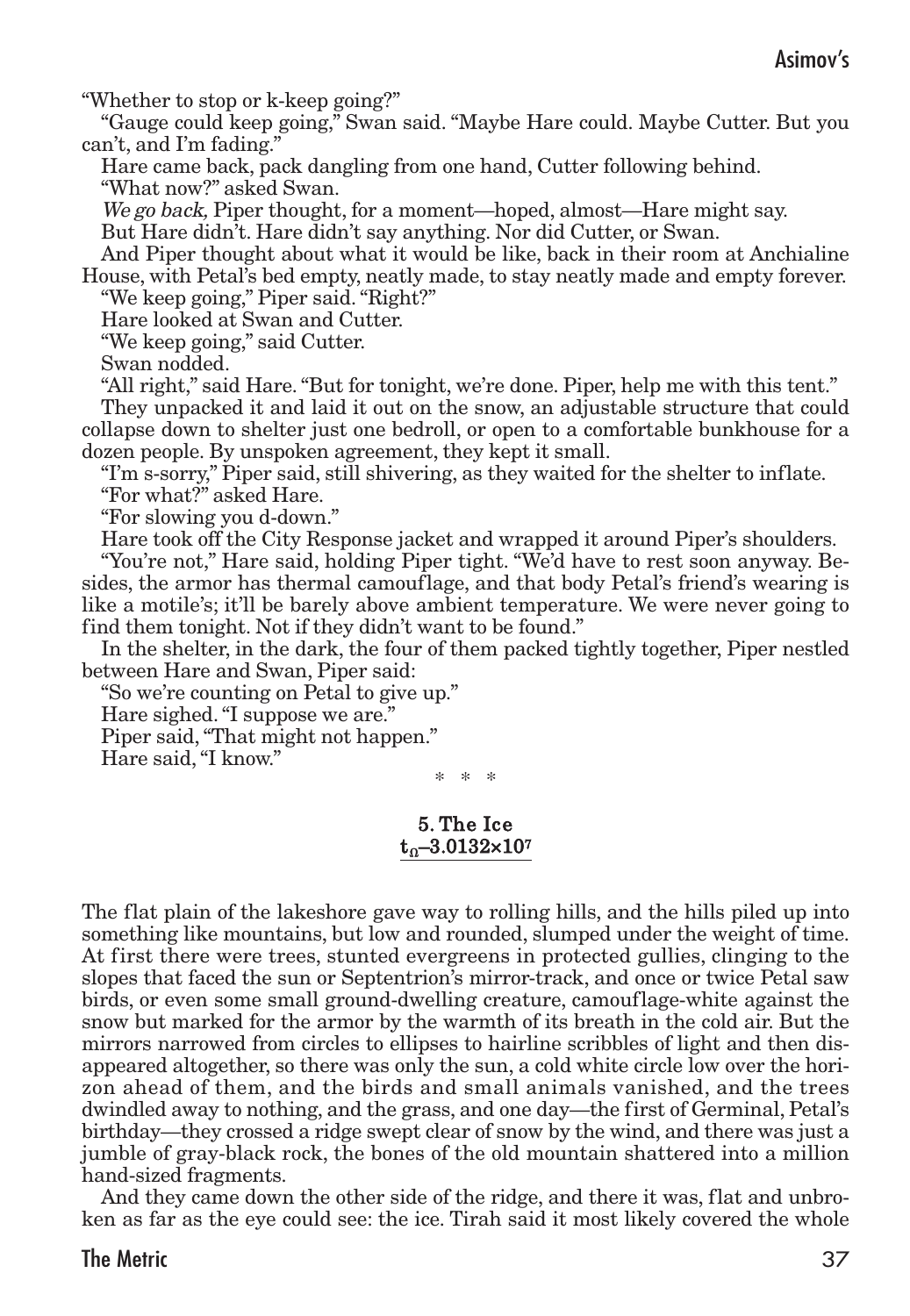world, apart from the mirror tracks, and perhaps a narrow band near the equator, and Castre—whose route they were following now,the route Hare, hardly older then than Petal was now, had taken north—agreed.

In Hare's tales of the journey to Septentrion—in the handful told to the twins, at least, and it was only a handful, so few that Petal could almost count them—there was rarely danger, and never any sense of fear. Even the dangers—cyclone storms of hail and lightning, brittle icefalls a kilometer high, pocket gardens inhabited only by mad ghosts and hostile automata—were described sometimes as wonders, sometimes as obstacles, but mostly as brute phenomena.

Mostly there was strangeness, and sometimes beauty, and always an immense emptiness. Of Hare—of any living witness, anyone to be made lonely by the solitude or small by the inhuman scale of the empty world—there was hardly a trace. We did this, Hare would say, or I did that, matter-of-fact. We cleared the bridge. We scaled the cliff. I broke through the ice. What Hare had felt, then, or how Hare felt now, remembering, was not part of the story.

Of Hare's companions, how they had died, Hare would say very little. Only once, when Petal had pressed, Hare had said: We told ourselves we were the most dangerous things on the ice. And we were right. Piper and Petal had argued about what Hare had meant. And now Petal wondered.

It was easy, in the armor, to forget you were tired. Some of that was the strength it gave you, the easy movement, the way a step so effortlessly became a leap, a walk so effortlessly a run. It kept you fed, too—or the equivalent, the armor inserting itself into the cellular respiration process, providing its own stored power in place of the energy ordinarily released by glycolysis and phosphorylation—and hydrated. But it did something to your blood, as well, taking on some of the work that would ordinarily be done by your renal and digestive systems, so that you never had to go to the toilet and never had to throw up, and in the process—Castre had told them once—it adjusted the mix of your hormones and neurotransmitters to keep you alert and keep you committed to the mission.

Piper had been frightened by that, but Petal hadn't. It was like making a promise, Petal reasoned; making a promise, and then taking steps to be sure you couldn't break it, later, in some moment of weakness, even if you wanted to. And what was wrong with that?

So long as you promised to do the right thing.

\* \* \*

Over days, then weeks, they fell into a routine, and Petal fell into a marching rhythm, step by crunching step, at what the armor said was the most efficient pace, on this slippery, uneven ground. At any distance the packed snow looked flat, but close up it was a world of its own, a million tiny ridges, valleys, ranges, and plateaus, so that it was easy for Petal to lose all sense of scale, to hallucinate for long minutes that they were giants together, striding across that landscape leagues at a step. And there were colors: purples and grays and blues in the shadows, but new colors too that Petal had never seen. It had never before occurred to Petal that there might be such things as different shades of white, but there were.

It was not all flat and empty. There were crevasses, cracks in the ice, some of them quite wide, so that Petal and Tirah had to search a league or more up or down before finding a spot narrow enough to jump. And sometimes there wasn't any place Petal could jump, even in the armor, and they had the more arduous task of finding somewhere to climb down and back up again—with the help of the armor's strength, but carrying its weight as well, and sometimes Tirah's, a tricky problem of shear forces and friction and balance. There were mountains, only the wind-worn black peaks visible above the ice, barren islands in a frozen sea. Once they did cross a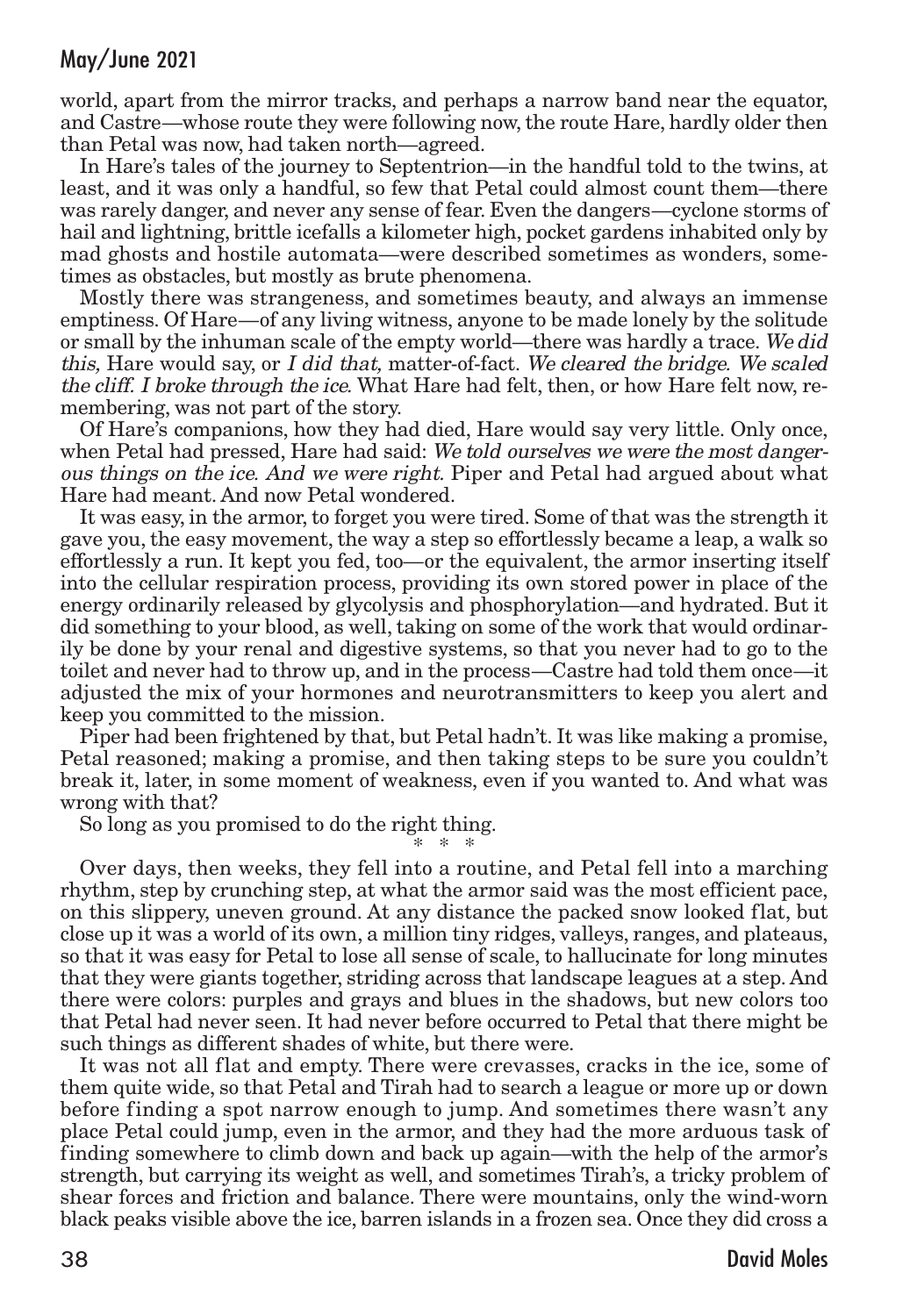frozen sea, or perhaps a lake, green ice smooth as glass swept clean by the wind, and in the depths—Petal thought, though Tirah said it was imagination—there was the outline of some vast ship, its superstructure like the skyline of a sunken city.And once there was a city, or anyway a single tower, so tall they walked in its shadow for most of an afternoon: a glittering, tapering gray thing of angles and curves, in appearance more carved than built. The armor said that it went cables and cables down into the ice and that there was still heat, some power source deep inside, and Petal took twenty minutes to circle it looking for an opening, while Tirah tried on every frequency to find an active ghost or some working computational; but there were no doors, no windows, and no answers, and eventually they moved on.

Most commonly, where the armor's charts gave the names of towns, rivers, countries, there was nothing; only ice, from horizon to horizon. They kept going.

Sometimes they marched in darkness, and that was its own different world, the black sky above and the snow below flat and abstract in the armor's night eyes. More often after fifteen or twenty leagues they'd stop, and Petal would fall asleep hand in hand with Tirah, listening to Tirah's voice, as Tirah spun stories of the longago days of stars and galaxies, or of the metric's heyday, when a million worlds held tight against the quintessence, or of the all but incomprehensible computational life of Hoddmímis Holt in its long twilight. And Petal would dream of orange light and golden fields, sunlit brown feet dancing on sunlit brown wood.

Then the wan sun would come up, and they'd start again.

\* \* \*

They were nearing the halfway point when they found the message.

After a hundred and seventy days on the ice, it had begun to thin, the sheet dividing into glaciers overlying old worn peaks, with moraines of tumbled black stone between, some of the head-sized stones bearing the marks of old tools. The islands of rock grew more frequent. Finally the ice gave way entirely, the glaciers ending abruptly in a fringe of house-sized seracs that in turn gave way to a narrow, blue-green lake edged with rotten ice, and beyond that a broad plain of brown, broken ground barely dusted with snow. But though the sun was ever so slightly warmer at this latitude, there were no mirrors and nothing living that Petal could see, neither plant nor animal.

They came down off the ice onto that brown plateau, and from there down to a dry lakebed, or the shore of some ancient shallow sea, a horizon-wide plain of dirty salt as wide and flat as the ice. A ruin bordered it, a Septentrion-sized badland of rust and broken glass, with here and there the remains of some structure more solidly built, a roofless house or a stretch of old guideway. It had no name on the armor's charts, which meant it must have been less than twenty thousand years old; but it looked to have been abandoned for much of that time.

Petal was wary, remembering Hare's stories; but nothing moved here now, according to Castre, nor was there any signal, any sign of computation or even of ghosts. That being the case, Petal insisted on investigating—even though, Tirah said, the city was far too new to be of any use to them. And so they picked their way down to the old shoreline, over tilted slabs and fallen panels half-buried in drifting sand.

Toward the southern edge a few towers still stood, twisting spires that would not have looked greatly out of place in some parts of Septentrion—except that their cleaners had broken down or been taken away long ago, so that they were all the same color, a uniform dusty brown, apart from those closest to the shore, which were spotted salt-white on their southern faces.

At the top of one of the southernmost towers, something glittered. Apart from skyblue it was the first real color they had seen since they came down off the ice, and nothing would do for Petal but to climb it and see what it was.

When they drew near to the tower they saw that even that effort was unnecessary;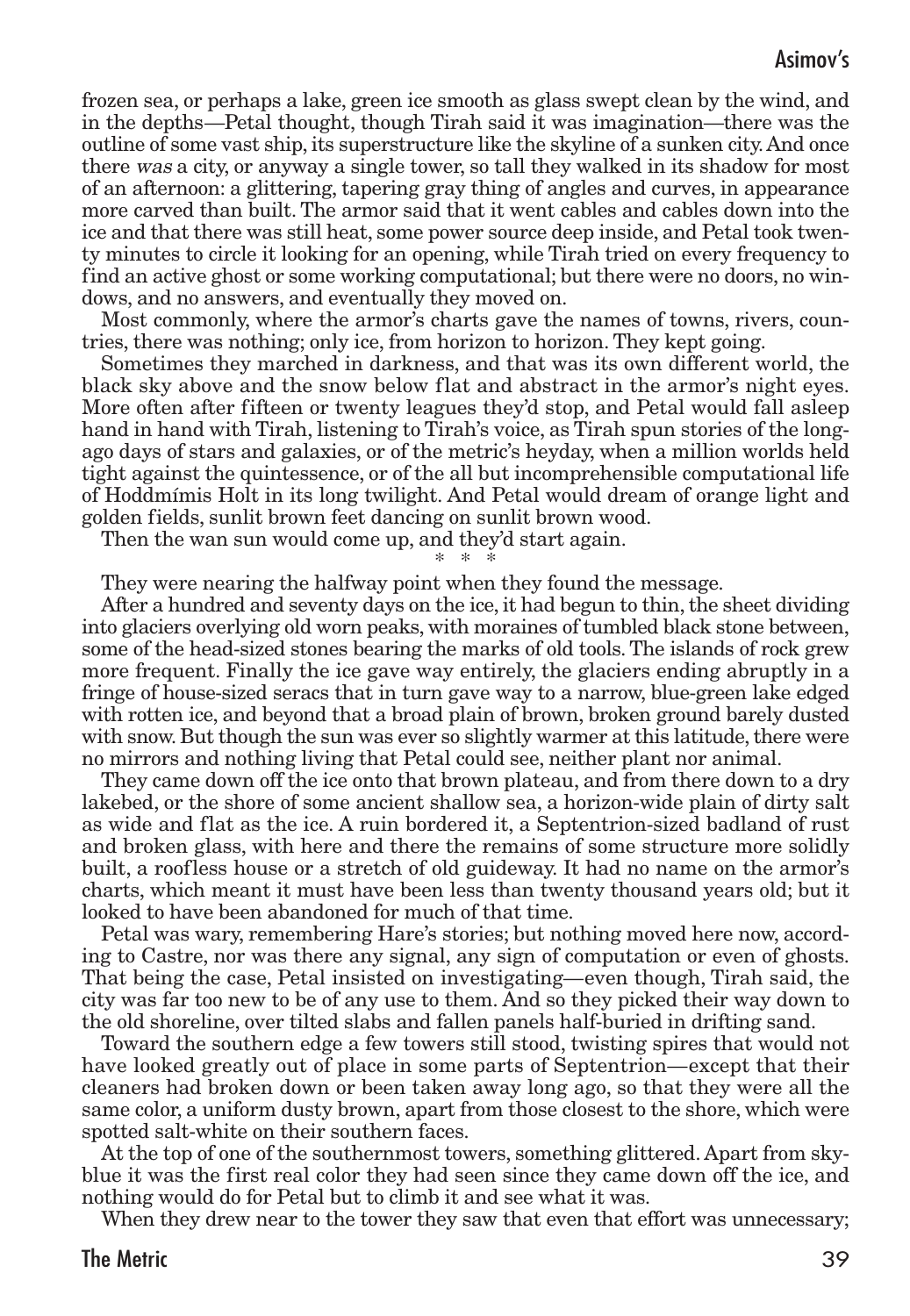the building was hollow, open on its northern side, and a spiral ramp led up through the core, a series of semicircular landings joined by curving staircases, most of them intact or nearly so; Petal could have made the ascent even without the armor. Before they reached the top they could see that what had drawn Petal's attention was a kind of dome or vault made from hundreds of glassy panels tinted in different colors, so that the light that shone down through it from the cold equatorial sun was washed with gold and green and coppery red. As they came out onto the sort of penthouse balcony that ringed the dome, they could see many of the other towers sported similar structures, but that every other was encrusted in dust and salt, where this one seemed to have been recently polished clean, and Petal wondered who or what had done it.

But then Petal chanced to look out over the balcony's still-intact railing to the salt plain, a cable and more below, and forgot all about the dome.

There, down on the plain, some way out from the old shoreline, someone had spread the black rock of the high country across the salt, spelling out the message in letters half a cable high. It read:

PETAL COME HOME WE LOVE YOU \* \* \*

They found the same message, two days later, at the approximate midpoint of the salt plain. And again two days after that as they neared the opposite shore, this time sprayed safety-red across a crumbling cliff-face. Again on a boulder the size of Anchialine House, overlooking the saddle of a mountain pass. Again in the snowbound ruin of a small nameless city, at the foot of an advancing glacier at the edge of the southern ice sheet.

#### PETAL COME HOME WE LOVE YOU

Each time they changed course to put the message out of sight. Petal consulted the armor's charts and, with an aversion that was almost instinctual, steered for the emptiest parts of them, away from any landmarks, away from any place with a name.

It worked.When they were back on the ice (much the same as it had been, but different, too, the cold sun behind them now, the shadows in front of them lengthening day by marching day) and far enough off the direct great-circle line from Septentrion to Meridion, the messages stopped.

Petal felt no relief, only exasperation with the loss of time.There was something else, too—a kind of guilt, it might have been—but it was bound up with a lot of other feelings, homesickness and loneliness and regret and self-doubt, that Petal kept wrapped tight and locked behind thick walls. The armor helped with that, regulating Petal's blood chemistry, keeping Petal on task; the armor, and the sight of Tirah's solemn face.

Only sometimes at night, Petal would wake from a forgotten dream, face behind the armor mask wet with tears.

\* \* \*

Unbidden, Petal began to tell Tirah stories, Hare's stories of Meridion: of the tagmata, their colorful pageants and deadly rivalries, the games that were not quite wars, the wars that were not quite games; of a world out of storybooks, a world of honor and glory, of fierce passions and sudden, dramatic turns of fate. The armor's charts said they were getting close.There were mirrors in the sky again, and breaks in the ice—cold meltwater rivers meandering through gray valleys, stands of scraggly conifers. As they continued south these grew wider,till there were flocks of birds, forests that went to the horizon, marshes that took a day to circumnavigate. It was strange to see so much color, so much shadow, such stark contrasts between light and dark, after the months on the ice. Sometimes there were two or even three mirrors in the sky, and the land was correspondingly warmer, the vegetation richer—lush, even. There were plants Petal had never seen in Septentrion, not even in the conservatories, and the birds and animals the armor's eyes picked out now were camouflaged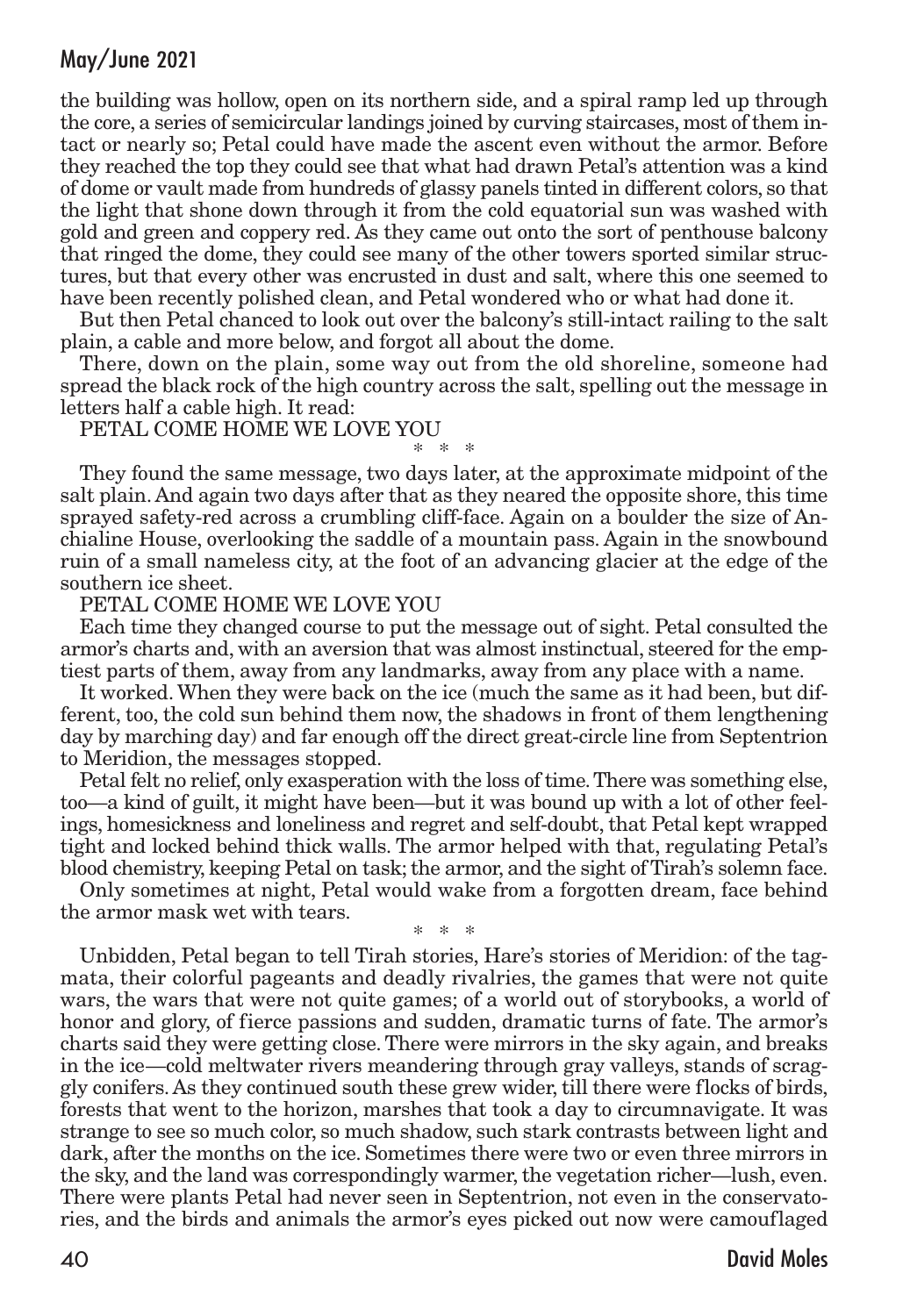not in white but in angular patterns of dazzling color and deep shadow.

Tirah said the drifting mirrors, like those farther north, were a symptom of the quintessence, and the fraying of the metric.

When Meridion was only a few days away, the land began to climb, the marshes and streams to dry up. It was still warm, but the plants grew sparse, their leaves small and waxy and edged with thorns, the living creatures more furtive and less colorful.The ground grew rocky, and there was a brown pall in the southern sky that Castre said was smoke.

Finally they came down out of the high country, to a vantage point on the south face of a dry ridge. Petal could see all the way to the horizon, a dull shimmering silver that the armor's charts said was the shore of the antipodal sea, under a graywhite sky; and stretched along that shore, for leagues and leagues, glittering in the mirror-light and the light of the sun at Petal's back, the towers of the city. They were less than a day away, across a broad valley of yellow grass and stunted, solitary trees. But the middle distance was obscured, and Petal saw the source of the overcast, and of the smoke.

The valley was on fire.

"The mirrors are out of alignment," Tirah said."Where the sunlight is multiplied, the land is hot and dry, and any small spark may lead to a conflagration."

—Most fires are the result of human action, Castre said.—Even now.

"We'll be careful," Petal said.

As they moved down to the plain, toward the smoke, the armor kicked into a higher state of alertness, and Petal with it. Petal had never been so conscious of the armor's chemical manipulations as now, as it picked a path down from rock to rock, and Petal, jumping, seemed to float rather than fall, to have an eternity to correct any small problem of balance, and then to catch Tirah, falling; while down on the plain every movement, every hint of a suspicious shape or texture was preternaturally clear.

—This is <sup>a</sup> controlled area, Castre said, within the meaning of the agreement. "What does that mean?" Petal asked.

—Under the terms of the 57th Diatagmatic Symbasis and its implementing regulations and orders, entry to the peripheral conservation area is permitted only to authorized persons.

"Can you get us through?" Petal asked. "Would Hare's phyle help us? Angyld's, I mean, Angyld's tagma."

—Dekarch Angyld Haemedsbearn has been absent without leave for more than one hundred eighty-three thousand hours, Castre said.—And your own field warrant has never been confirmed.

Petal sighed and kept going.

As they came closer, the wind shifted, blowing the smoke away toward the west; and as the sun went lower and the shadows lengthened, the shapes of the distant towers became more distinct, their outlines more stark against the clearing sky, until finally Petal had to admit the truth of what they were seeing.

Meridion was in ruins.

"What happened?" Petal asked.

—The breakdown of the 56th Symbasis . . . Castre began.

"Never mind," Petal said."How long has it been like this?"

—Twenty-three years.

All those times Hare had told stories of Meridion, Petal realized, it had never occurred to the twins to ask why Hare had left.

"Where are the people?" Petal asked.

—Indeterminate, said Castre.—After the reconciliation of the 57th Symbasis, the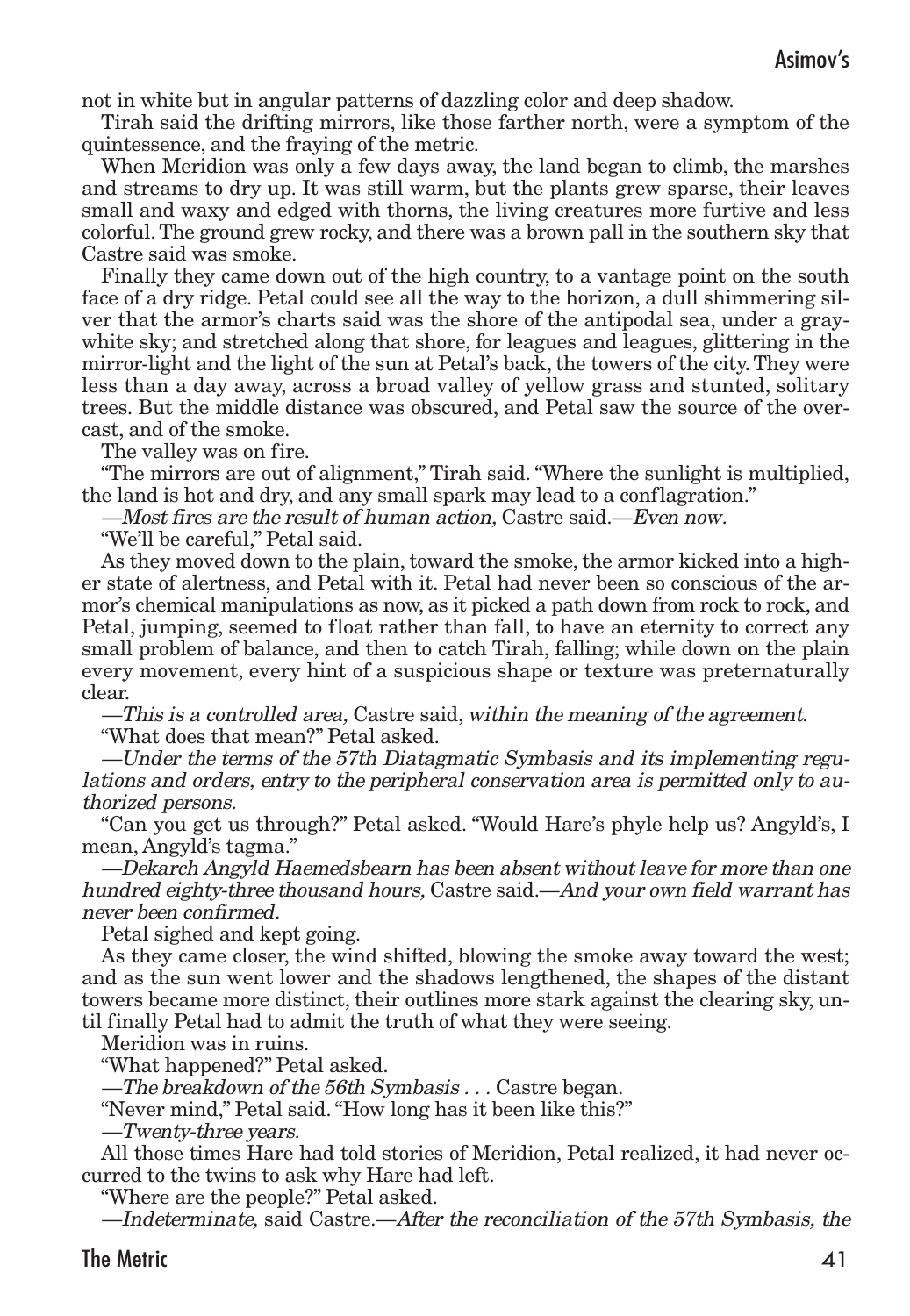surviving tagmata established camps outside the limits of the conservation area. The conservation area is patrolled, by sectors, but the sector boundaries will not likely have remained constant. There will have been conflict. The fires we see are likely evidence of such.

"They fought till they destroyed their city," Tirah said. "Or till it drove them out. And then they took to fighting over what was left."

Castre said nothing.

"Do we keep going?" Petal asked.

The conservation area is patrolled, Castre repeated. We can attempt to evade the patrols, but should we encounter one, I am unlikely to be able to protect you against an equally equipped superior force.

"What else is there to do?" Tirah asked.

"Nothing," Petal said, and started down the slope. \* \* \*

They nearly made it.

\* \* \*

#### 6. The Other City  $t_0 - 2.88 \times 10^5$

Piper was asleep when they brought Petal in, two of the cohorts in dusty blue armor striped rust-red, helmets sealed and faceless, heaving aside the cracked ceramic slab that served as the door of the oubliette. (There were no locks—the slab was too heavy to be moved without armor-strength, or without leverage Piper didn't have.)

Piper was thin and brown and hard after the better part of a year on the ice, face sun-browned and wind-burned, eyes narrow and wrinkle-set from all that time in the glare of the cold sun. But if Piper was thin, Petal was emaciated, reeking of ketoacidosis, hair sparse and lank, skin stretched sickly pale over atrophied muscles and a body little more than tendon and bone, shocking Piper to see it; an onlooker might have been hard pressed to mark Petal and Piper as of the same species, let alone family, let alone twins.

One of the cohorts tossed in another bedroll, like Piper's but cleaner. Then they hauled the slab back into place, and Piper and Petal were alone.

Piper had imagined this moment a hundred times. A thousand. The curses Piper would hurl. The things Piper would say, would do, to show Petal, to make Petal understand, by force if necessary, the magnitude of Petal's selfishness in bringing them here, and its cost.

But that was before seeing what it had cost Petal.

Piper wrapped arms around that thin body, and held Petal, and cried.

\* \* \* They slept and waked. There was light, from a strip on the back of the door, and sometimes there was sunlight around the edges of the slab.There was food, monotonous and uninspiring but solid, the sort of thing printed in sheets from organic scrap.There was water. Piper had to feed Petal, at first; it was as if Petal had forgotten how to eat and drink. Probably Petal had. They ate and drank and slept again. All that time Petal didn't speak, and Piper didn't either, except practicalities like hold the cup, or this is the toilet. Petal had to be reminded how to use that, too.

After two or three days, Petal said, voice weak, "How long have you been here? How did you get here?"

"A few weeks," Piper said, voice hoarse, but stronger than Petal's."We got a crawler from City Authority. We camped on the ice. We never saw you. Sometimes we saw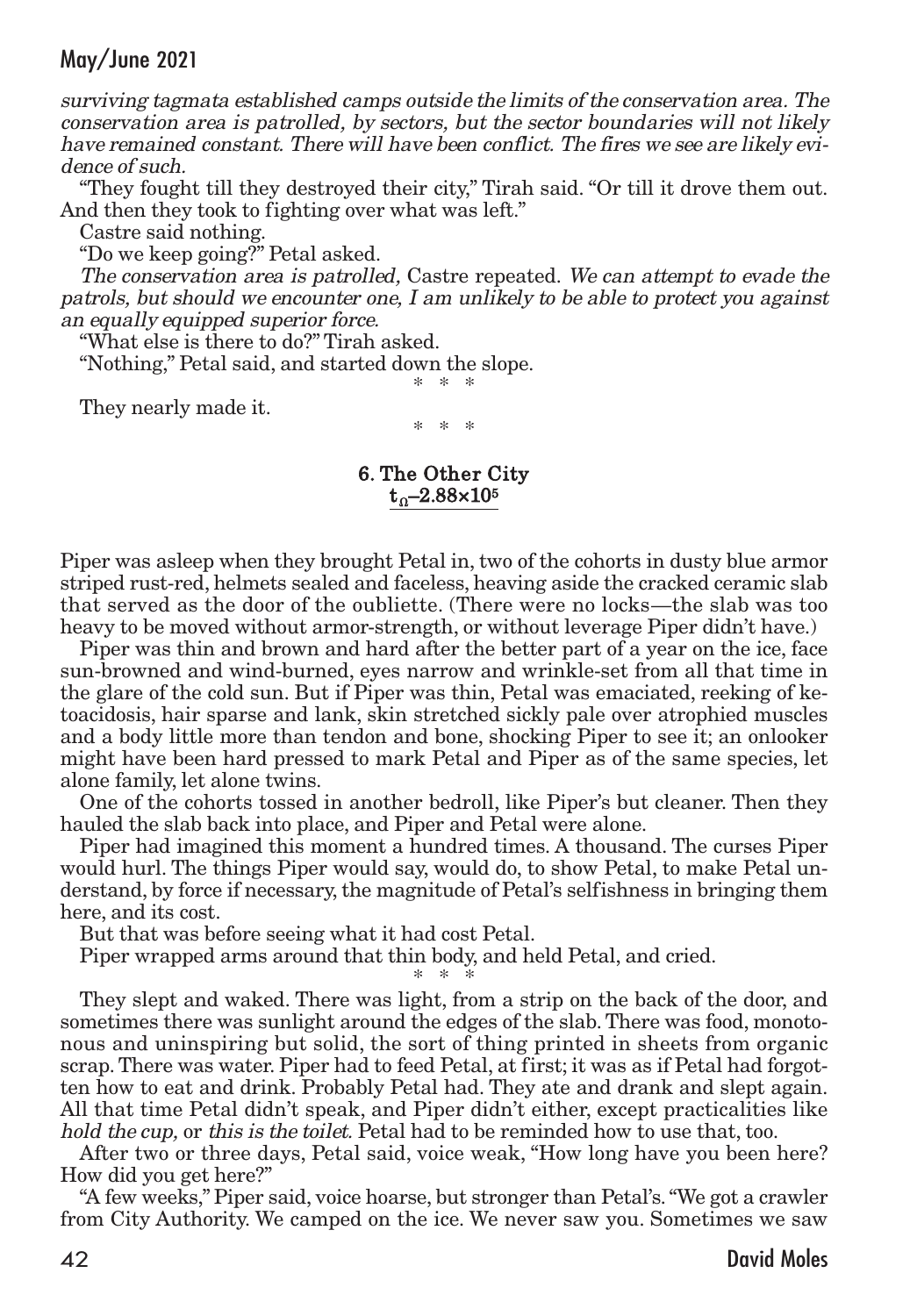where you'd been."

"I found your message," Petal said."Your messages."

"That was Swan's idea," Piper said."To get ahead of you."

"Are they here?" Petal asked."Our parents?"

"We saw some monsters," Piper said, not answering the question. "Deranged motiles, or broken machines . . . we were never sure. Hare said there were more, twenty years ago. A lot of the ones we saw were dead."

"Everything's dying," Petal said."I want to go home."

Piper didn't say anything.

"What's going to happen to us?" Petal asked.

"This isn't Hare's phyle," Piper said. "Hare's tagma, I mean. No one's supposed to come here, from outside. But I don't think anyone ever has, or anyway not in a long time. And Hare, Hare wasn't from outside, not exactly. I don't think they knew what to do with us. I suppose we'll stay here till they figure it out."

"Or until it's all over," Petal said.

Piper looked at Petal. Petal's eyes were fixed on something far away, in space or time, something only Petal could see.

"They killed the armor," Petal said, as if that followed naturally from what had come before. "Or froze it. Or something. Everything went dark. When I could see again, Tirah was going away with them. I called out. Tirah didn't look back."

"Gone to speak with their old machines." Piper didn't want to talk about Tirah.

"Maybe," Petal said. "I don't think there's much time left. It'll be over soon. One way or another."

\* \* \*

The next day—Piper thought it was the next day—there came another earthquake. A big one, a shaking and a noise lasting almost as long as the thunder that had accompanied the arrival of Thus is the Heaven, though the movement of the earth was not so violent. The hour when the food would have come came and went, and Piper had time to wonder whether they had truly been forgotten. But then the slab was moved aside, and two of the cohorts—again in that red-striped blue armor; Piper couldn't tell if they were the same ones who had brought Petal, or not—motioned them out.

"Come," one said, in the language of the tribunes, which was close to the language of Septentrion.

Piper helped Petal stand up, and together they went out into the camp, blinking in the daylight.

Piper hadn't seen much of the camp, when they'd been captured, and there wasn't much to see now: makeshift structures, dug into the rocky slopes of a narrow valley, hardly more than a gully; from the plain above they'd never noticed it. One of the structures was buried in scree, and armored figures were at work, digging it out.

Their escorts led them up a switchbacked gravel trail to the flatland above, and Petal stopped there a moment, looking south, toward the city. Piper wasn't sure, but it seemed as though there were even fewer towers standing than before. The light was strange, stripes and patches of the land seeming shadowed as if by cloud, though the sky was clear. And then, squinting up at the sky, Piper realized it was not that those places were in shadow, but that others were illuminated more brightly, three and four out-of-place mirrors adding their light to that of the sun.

There was a crawler, low and broad, darker blue than the cohorts' armor, with a half-familiar design of white stars. The twins' escorts ushered them into it, and the crawler set off, toward the city, across the strange landscape of light and shadow.

After an hour or so they came to what must have been Meridion's city wall, once; much of it was still intact, but parts had fallen, or been blown out.The crawler drove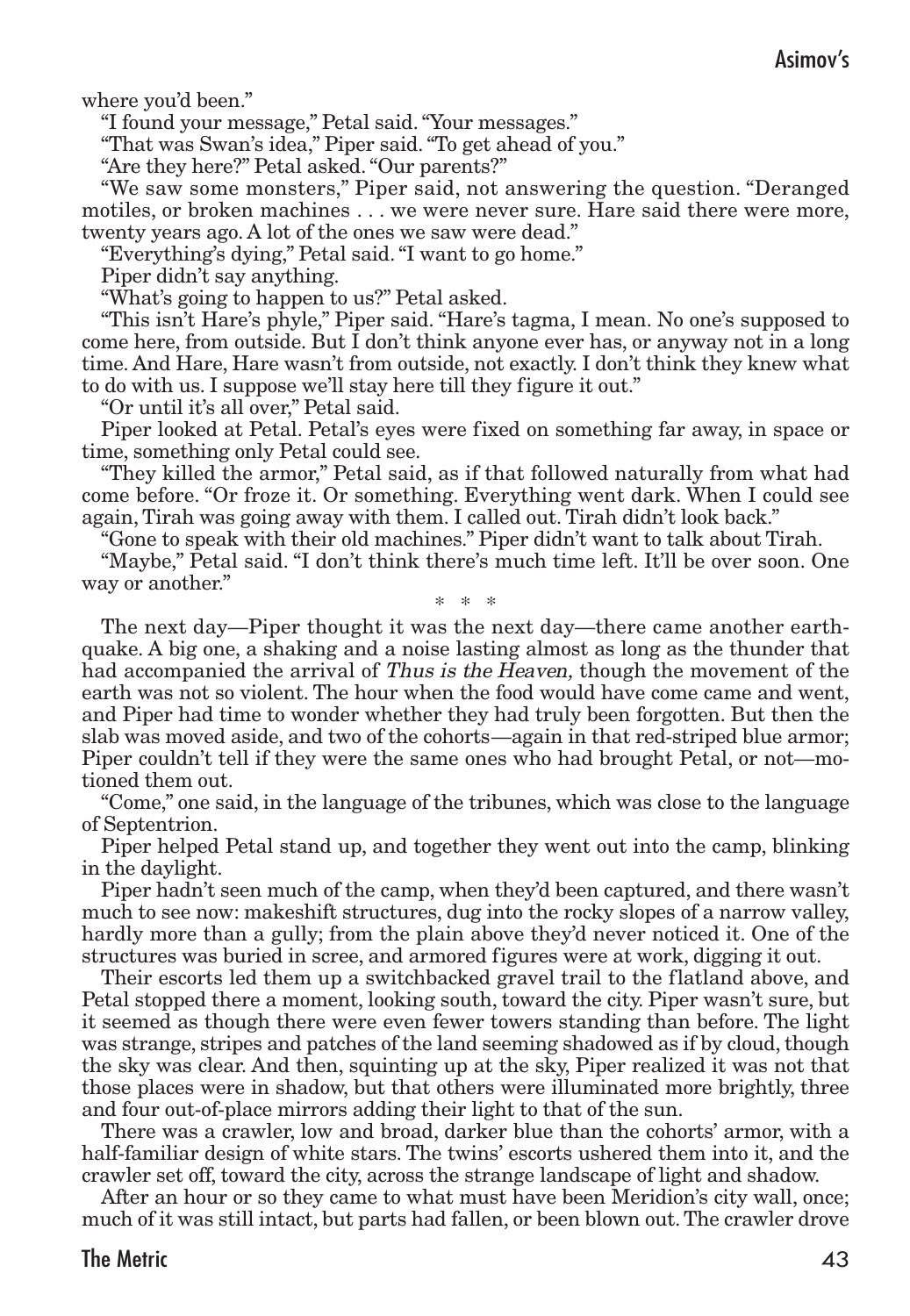through one of the gaps, through something not unlike Septentrion's abandoned exurbs, but blackened and burned.

And then they came to a square like Limit Cardinal back home, swept clean of dust and ash, with dozens of colorful pavilions arranged on it in ordered ranks, each guarded by cohorts in bright armor and topped with colored banners: the romantic Meridion of Hare's stories, finally, brought to life. Near the center of the grid of pavilions was an open space, and a pavilion larger than the others, with every tagma's banner flying, and above them all the banner of the city itself, blue-black with five silver stars.

They got out.

Gauge Malpais was there, and someone in armor like Hare's, gray striped with yellow, helmet down.A face that reminded Piper of Hare's, a little, but younger;the face of someone who had never set out to cross the ice of the world, let alone crossed it twice.

And there was Hare, still in the faded, much-repaired City Response jacket that had traveled with them all the way from Septentrion.

Piper and Hare flung their arms around one another, but Petal hung back.

"Where's Cutter?" Petal asked."And Swan?"

"Swan died on the ice," Gauge said. "Cutter was killed on the salt plain, when Campestral tried to steal the crawler. Hare killed Campestral."

Petal stared at the motile for a moment, blank-faced, apparently uncomprehending; then turned away.

"I didn't want to tell you," Piper said."I'm sorry."

Hare embraced Petal then, from behind, and Piper saw Petal stiffen for a moment, then turn and yield.

"It's my fault," Petal said, muffled."It's all my fault."

"It's the end of the world," Hare said."It's not anybody's fault."

Petal gave a laugh that was half a sob.

"The tagmata have met," said the armored stranger who looked like Hare. "The 59th Symbasis is reconciled. The messenger Tirah will be allowed to enter the city and to attempt one of the sacella."

Piper looked at Gauge.

"This is Flyma," Gauge said.

"Flyma Haemedsbearn," the other said.

"Haemedsbearn," Piper said, looking at Hare.

"Yes," said Flyma. "I was Angyld's kinswight, and so to you too; we should be gadlings."

"Cousins," Hare translated.

"Cousins," Flyma agreed.

Petal pulled back from Hare.

"They're letting Tirah into the city?"

"There are old defenses," Flyma said. "The sacella protect themselves. No one in armor may approach a sacellum. No machines. No one—" Flyma glanced at Gauge "—no one of the constructed. Only the living."

"Which of those is Tirah?" Piper asked.

"I don't know," said Gauge.

"The sacella will judge," said Flyma.

"Take me," Petal said."I want to be there. I want to see."

"No!" Piper cried, voice breaking, all the pent-up anger of the year on the ice, coming back in a rush."No. No.We have you. You're back. You're not leaving again.We're going home."

"Piper." It was not Petal who spoke, but Hare, a hand on Piper's shoulder. All at once Piper collapsed.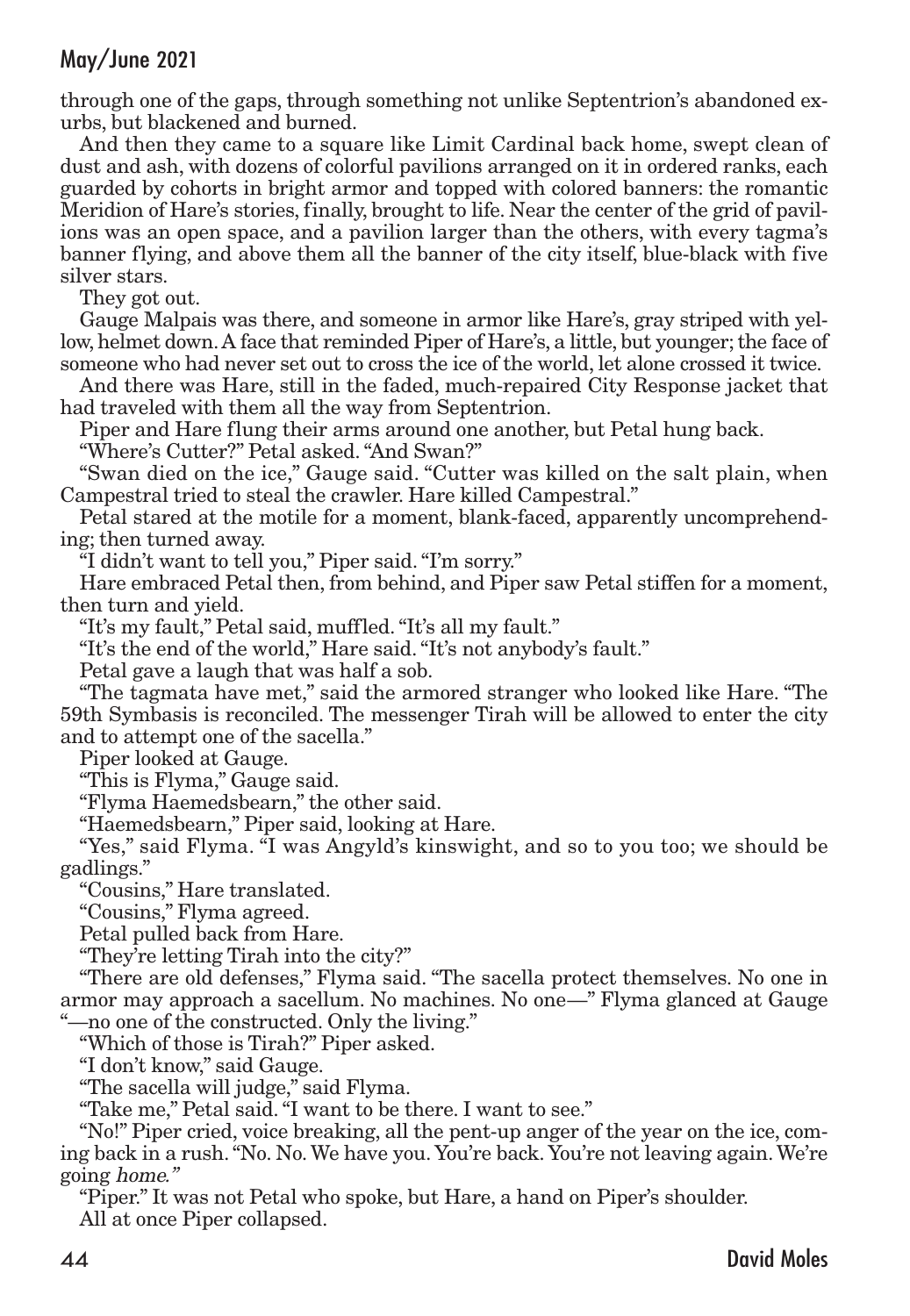#### Asimov's

"There's no home to go to," Piper said, "is there."

Hare didn't answer.

"Piper," Petal said."You can come with me."

Piper looked up."Will you come with us?" Piper asked Hare.

"I can't," Hare said.

"Angyld is being released to Xanthe Tagma," Flyma said. "To stand trial for desertion."

"Desertion!" Piper exclaimed.

"I don't think it'll come to that," Hare said. "I don't think there's that much time left." Hare took the City Response jacket and held it out to Petal."Here. It gets cold in the shadows."

"I won't need it," Petal said.

"I'll take it," Piper said."Just in case."

Hare hesitated, and then stepped closer to the twins, embracing both of them.

"I love you," Hare said."Both of you."

Piper didn't answer, only hugged Hare more tightly.

Hare let them go, and stepped back.

"I want to remember your faces," Hare said."For as much time as we have."

"As much time as there is," said Piper.

"I wish we had more," Petal said."But we don't." And, turning to Flyma:"Let's go." And they did.

\* \* \*

#### 7. The Metric  $t_0$ –2×10<sup>3</sup>

They crawled over and through the corpse of the city, following Flyma, the ghost in Flyma's armor picking out their path.The air seemed thinner. Piper had a headache, and Petal was breathing in shallow gasps. It was hot in the sunlight, hotter still where the mirrors shone, but the shadows were cold. The trembling of the ground had grown so constant that Piper hardly noticed it any more, or the sound, a rumbling and creaking that seemed to come from everywhere and nowhere.

Flyma paused, at the edge of what had probably been a park, a wide burnt-over swath interrupted by intersecting ridges of debris, remains of structures fallen from overhead. There was a space beyond, ash and brown dirt, clear of rubble, and in its center something glittered.

"The sacellum is there," Flyma said."I can go no farther." And to Gauge,"Nor can you."

"The defenses," Gauge said."I understand."

"Like it matters," Petal said. There were towers still standing to the north and west, blocking sunlight and mirror-light, and Petal was shivering. Piper took Hare's jacket and draped it across Petal's shoulders.

"Go," Piper said to Gauge."We might be wrong."

Gauge hesitated.

"Go," Piper said again. And to Flyma,"I'm sorry. There's no time."

"There isn't," Petal said and started out across the park. Piper followed, not waiting to see what Gauge and Flyma did.

"Goodbye," Gauge called; and Piper thought about looking back, but there seemed no point. And then they were past the first stretch of debris, and the motile would have been out of sight anyway.

They caught up with Tirah in the shadow of a fallen causeway. The sacellum was

#### The Metric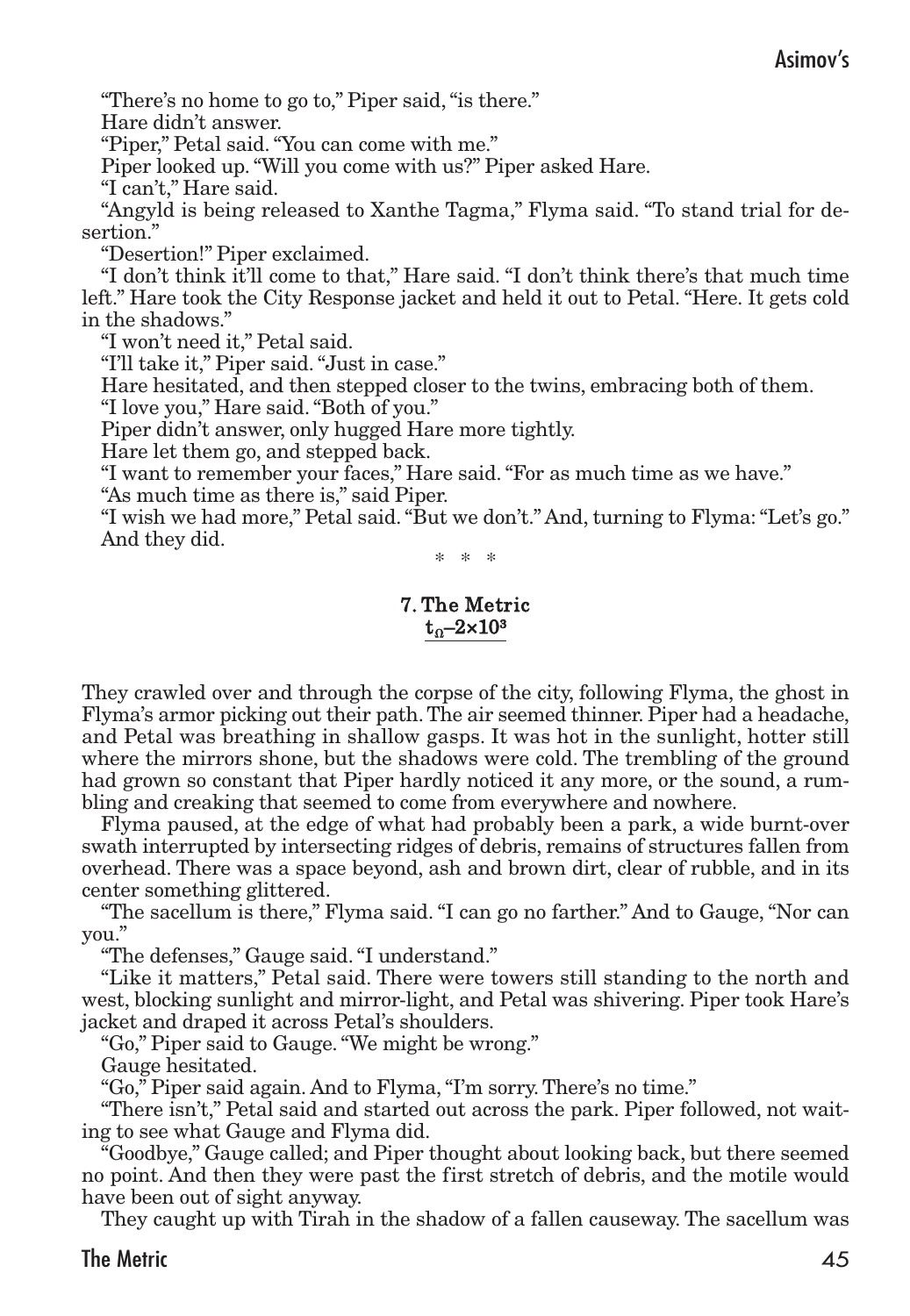where Flyma had said it would be, at the bottom of a shallow depression just half a cable away: a circle of coppery polished metal, perfectly clean, hardly broader than the span of Piper's outstretched arms, in the multiplied light of the mirrors almost too bright to bear looking at. Tirah was standing in the shade, looking down at the circle, seeming to study it, as if it lay at the center of a maze and Tirah was looking for the solution.

"Tirah," Petal said.

"Only the living may approach the sacellum,"Tirah said."And yet it must be done." "Tirah, look at me," Petal said."Tell me it was all worth something.Tell me"—Petal was crying now—"tell me Cutter and Swan didn't die for nothing."

"It must be done," Tirah said again, still looking at the circle, not looking at Petal. "The metric must be destroyed. The old universe must pass away. The new universe must be allowed to begin."

Tears were streaming down Petal's face."I never so much as held your hand," Petal said. "I thought I loved you. But Piper was right. That wasn't real. That was just something you put in my head. To get me to help you."

"I didn't mean that," Piper said."I shouldn't have said it."

"A year, I thought I loved you," Petal said to Tirah, ignoring Piper. "A year, on the ice. And it was all a lie, wasn't it? It was all in my head." Petal reached out and took Tirah's hand now, pulling."Look at me."

But Tirah was immovable.

"It must be done,"Tirah said a third time, as if Petal had never spoken, and coming loose from Petal's weakened grip, stepped out of the shade into the doubled sunlight. All around them the rubble was creaking, the still-standing structures were shivering like live things, shedding motes of scintillating dust that fell slowly, so slowly, as if there was all of forever left to do it in. And Tirah walked out, barefoot in the red dirt, so apparently human, so intent and so vulnerable; and Piper saw a little of what Petal must have seen.

And then, just short of the circle, Tirah seemed to cross an invisible line, and the body the Archive had made began to dissolve in violet-white light, just a little at first and then all at once, as Tirah pushed on. For a moment Piper thought there might be a small circular shadow in the midst of the glare, falling: the little globe that had been Tirah's true body, the true vessel of the message from Hoddmímis Holt. But then the light flared brighter yet so that Piper turned away in reflex, and there were only afterimages darting purple and yellow behind closed eyelids.

"Wait," Petal said then, and reached out.

But it was already over.

Petal slumped to the ground. Piper slid down to sit beside Petal, their shoulders touching, Petal's bony and thin under the patched City Response jacket. Piper felt lightheaded. Was that exhaustion, dehydration, lack of sleep, some collateral effect of being too close to the circle's defense system? Or was it the quintessence pulling at the atoms of Piper's body, fraying the bonds that held Piper and Petal to the earth? How much time was left, anyway? Maybe it was already too late.

Maybe it wasn't the quintessence, maybe it was just doing too much, seeing too much, knowing too much, being asked to face such an enormity, the end of everything; what human being could be expected to comprehend that? Piper could feel it, not the weight of deep time, but the mass of it, the mass of a universe multiplied by the billions of years of its existence and the infinity of possible histories pruned down now to this one inevitability. And embedded somewhere in it the infinitesimal braid that was two sixteen-year-old lives about to be cut short. The injustice of that, the injustice of the lives Piper and Petal could have had and never would. Of the year, even, that they could have had, if only Tirah had never come. That Cutter could